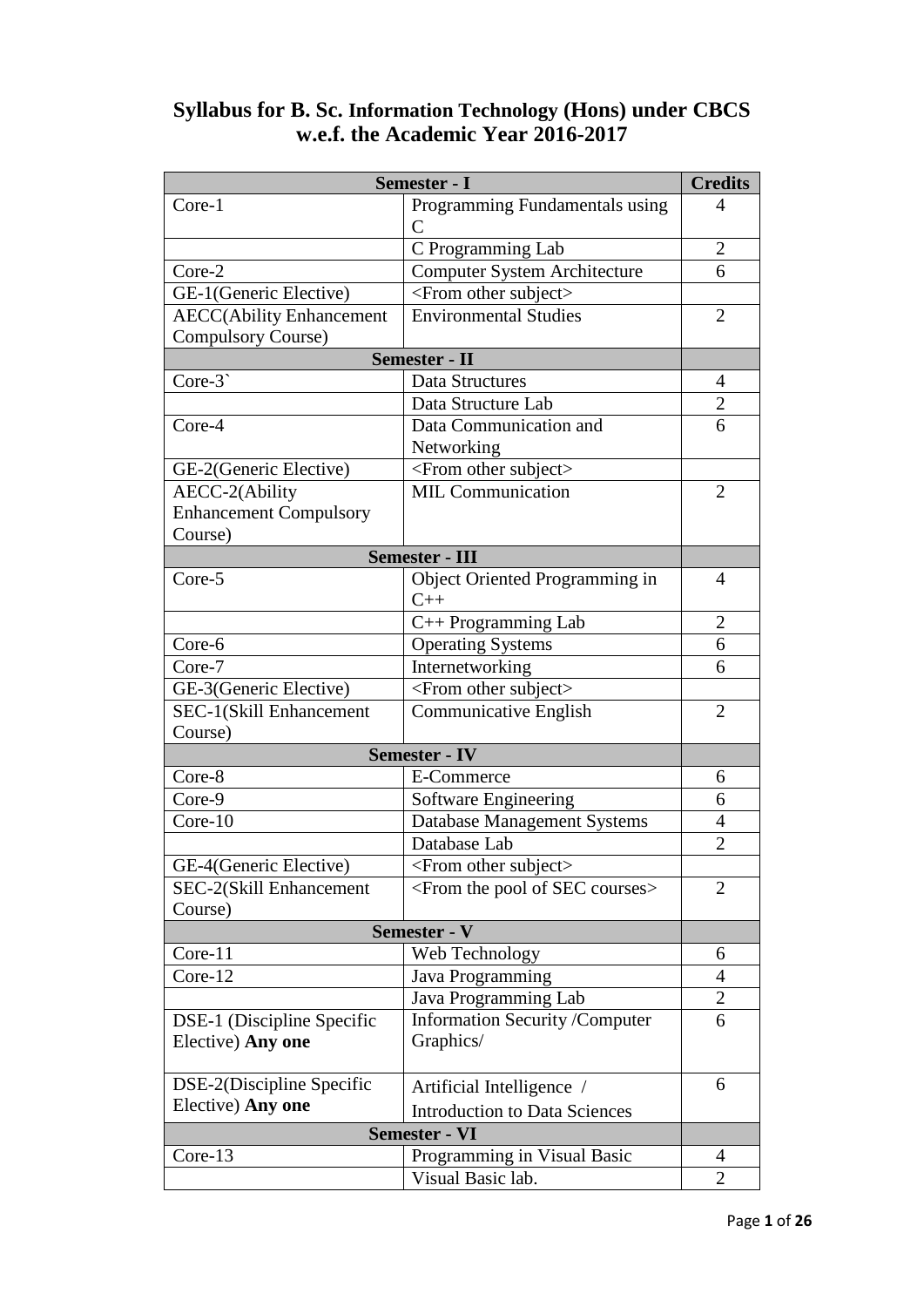| $Core-14$                 | Data Warehousing and Data     |     |
|---------------------------|-------------------------------|-----|
|                           | Mining                        |     |
| DSE-3(Discipline Specific | Cloud Computing / Information |     |
| Elective) Any one         | Theory and Coding             |     |
| DSE-4(Discipline Specific | Software Development Project  |     |
| Elective)                 | Work                          |     |
|                           | <b>Total</b>                  | 140 |

## **Note:**

- **1. There is no midterm Exam for the practical/Lab papers**
- **2. When the AECC & SEC courses are practical in nature then there will be no Midterm exam and it will be of 50 marks, otherwise it will be distributed as End Sem (40 marks) + Midterm (10 marks).**

## **SEMESTER - I**

## **Core – 1**

### **Programming Fundamentals using C**

#### **Unit -1**

Overview of Procedure oriented programming, Data types, Defining and Initializing Variables, Scope of Variables,Keywords, Casting of Data Types, Operators (Arithmetic, Relational, and Logical), main() function, Compiling and Executing a program, Using Comments in programs, Character I/O (getc, getchar, putc), printf(), scanf(), Basic Header Files (stdio.h, conio.h, math.h, string.h, etc).

### **Unit -2**

Simple Expressions in C, Understanding precedence of Operators in Expressions, Conditional Statements (IF, IF… ELSE, Nested IF, Switch-Case), Iterative Statements(FOR, WHILE, and DO-WHILE), Use of BREAK and CONTINUE in Loops, Nested loops.

#### **Unit -3**

Use of functions, Call by Value, Call by Reference, Functions returning value, Void function,One Dimensional Arrays (Declaring an Array, Initializingan Array, Accessing individual elements in an Array, Manipulating array elements usingloops), Use Various types of arrays (integer, float and character arrays / Strings), Two-dimensional Arrays, Workingwith Rows and Columns of a matrix.

#### **Unit -4**

Understanding use of structures, Declaring, initializing and using simplestructures, Manipulating individual members of structures, Array ofStructures, Understanding Pointer Variable, Simple use of Pointers, Pointer arithmetic, Differentiating between static and dynamic memory allocation, use of malloc and calloc functions,Simple file handling operations.

- 1. Programming in ANSI C E. Balguruswamy, TMH
- 2. Let us C Yaswant Kanitkar, BPB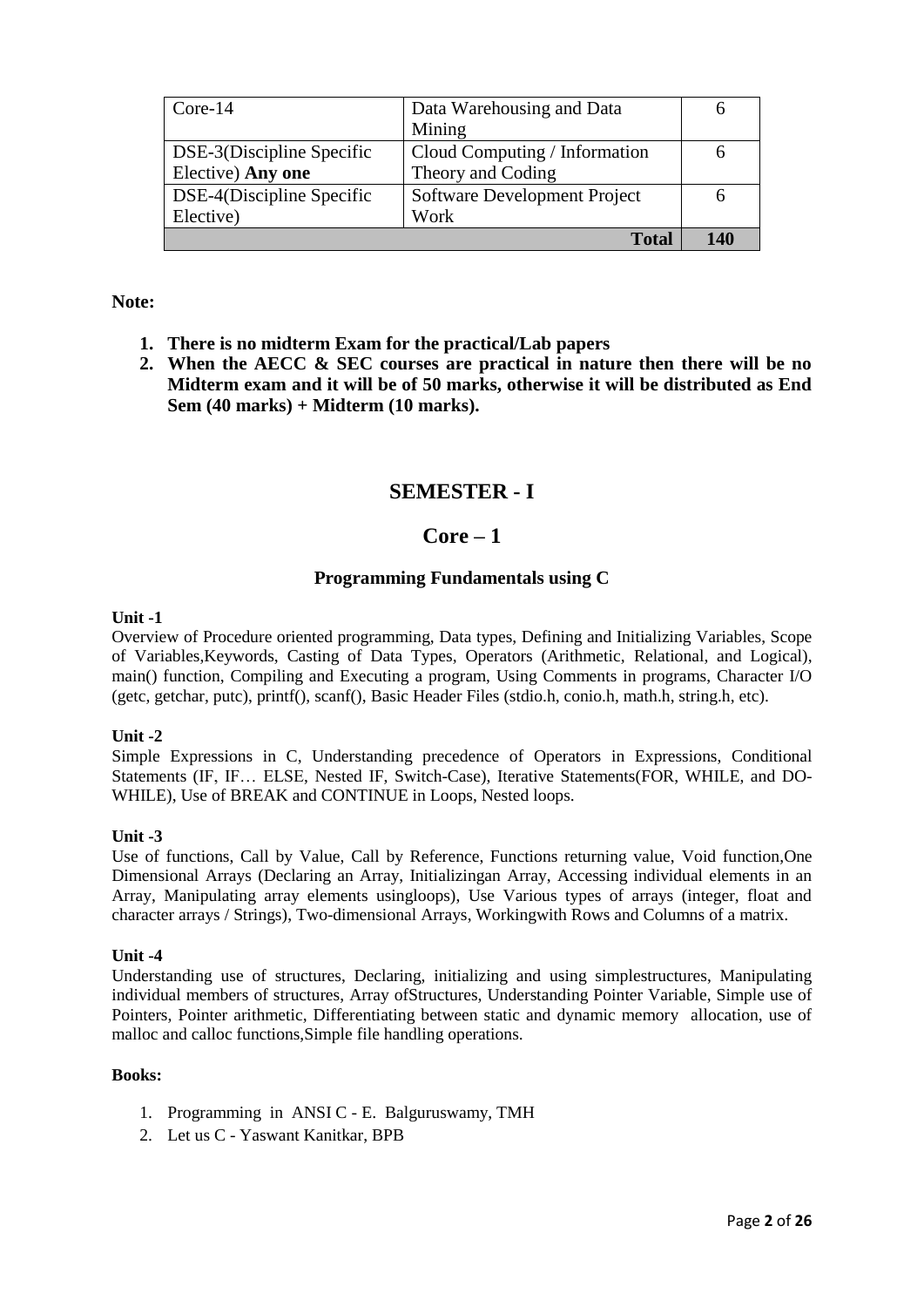## **C Programming Lab**

- 1. Write a program to find the maximum among three numbers.
- 2. Write a program to find factorial of a number.
- 3. Write a program to print the Fibonacci series.
- 4. Write a program to print the prime numbers between 1 to n.
- 5. Write a program to check if it a Palindrome (e.g., madam).
- 6. Write a program to check if it is an Armstrong number. (An Armstrong number of three digits is an integer such that the sum of the cubes of its digits is equal to the number itself)
- 7. Write program to reverse the digits of an input number.
- 8. Write a program to find the sum of digits of a number.
- 9. Write a program to find the GCD and LCM of two numbers.
- 10. Write a program to perform different arithmetic operations using switch….case.
- 11. Write a program to count the number bits "1" in a given binary number.
- 12. Write a program to find the factorial of a number using function.
- 13. Write a program to perform the arithmetic operations using function.
- 14. Write a program to find the largest element in an array.
- 15. Write a program to add two matrices.
- 16. Write a program to multiply two matrices.
- 17. Write a program to find the position of a given character in a string.
- 18. Write a program to count the number of times a character occurs in a string.
- 19. Write a program to create records of 10 students using structure.
- 20. Write a program to count the number of words, number of lines in a text file.

# **Core – 2**

### **Computer System Architecture**

#### **Unit -1**

Number systems – Decimal, Binary, Octal and Hexa-decimal number systems and their inter conversion, 1's & 2's complement, Binary Fixed- Point Representation, Arithmetic operations on Binary numbers, Overflow & underflow. Logic Gates, AND, OR, NOT gates and their Truth tables, NOR, NAND & XOR gates, Boolean Algebra – Basic Operations and Boolean Law's, Demorgan's theorem.

### **Unit -2**

Sum of Product & Product of Sum, K-Map, Combinational & Sequential circuits, Half Adder & Full Adder, Adder & Subtractor, Multiplexer, De-multiplexer, Encoder, Decoder.

### **Unit -3**

Flip-flops - RS, D, JK & T Flip-flops, Registers, Shift Registers, Counters.

#### **Unit -4**

Central Processing Unit: General register organisation, Stack organisation, Instruction Formats, Addressing modes, Memory: Main memory, Auxiliary memory, DMA- control signals for DMA transfers, Block diagram of DMA controller, DMA transfer in a microcomputer system.

- 1. Computer System Architecture M. Mano, Pearson Education
- 2. Computer Organization, Fifth edition Carl Hamacher, McGrawHill
- 3. Digital Design M. M. Mano, Pearson Education Asia
- 4. Computer Fundamentals B. Ram, New Age International Publishers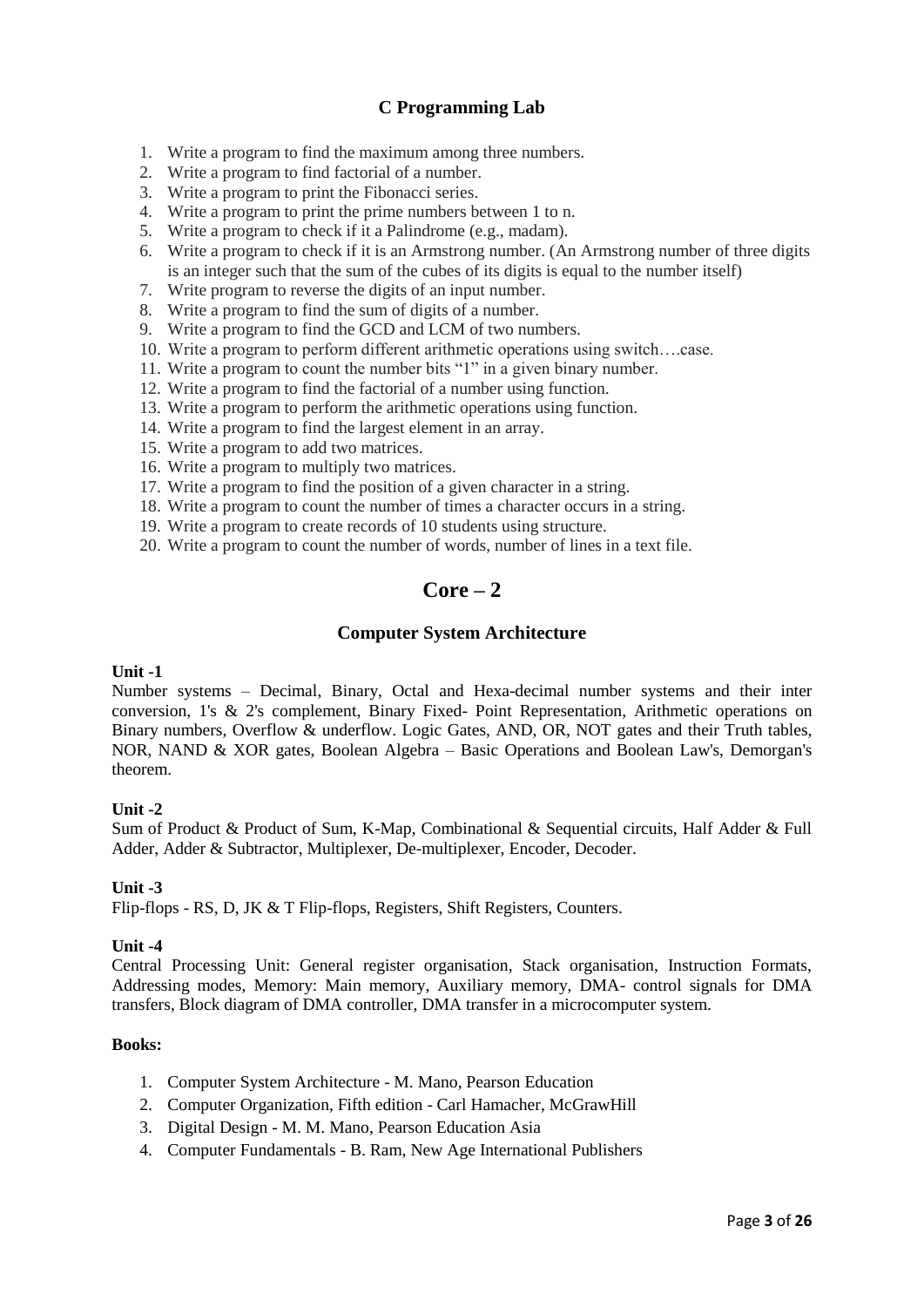# **SEMESTER - II**

# **Core - 3**

### **Data Structures**

### **Unit -1**

Primitive and non-primitive data types, Linear and non-linear data structures, Memory representation of Arrays (Single and Multi-dimensional Arrays), Representation of Stack, Queue,and Circular Queue, Insertion and deletion operations on these data structures,Applications of stack and Queue: Evaluation of recursive functions, Job Queues.

### **Unit -2**

Limitations of Array representation, Linked List and its advantages, Representation of Singly, Doubly and Circularly linked Lists, Insertion and deletion operations on these data structures, Link list representation for Stack and Queue,Applications of linked list: Representation of polynomials, Sparse Matrix and its representation using Array and Linked list.

#### **Unit -3**

Introduction to Tree as a data structure, Binary Tree: Definition, related terminologies, Memory representation of Binary tree using array and linked list, Operations such as Inorder, Preorder, and Post order Traversals (recursive algorithms only), Binary Search Tree,Threaded Binary Tree (Representation only),Concept of Height-Balanced Tree.

#### **Unit -4**

Searching and Sorting techniques: Linear Search, Binary Search, Comparison of Linear and Binary Search, Selection Sort, Bubble sort, Insertion Sort, Comparison of Sorting techniques. Merging of arrays.

### **Books:**

- 1. Data Structures, Schaume's Outlines, By Lipschutz TMH Publications
- 2. Data Structures, By Ellis Horowitz, SartajSahani, Galgotia Publications
- 3. Data Structures using C & C++ By Aaron M. Tenenbaum, YedidyahLangsam PHI

### **Data Structure Lab**

- 1. Write a program in C to search for an item in an array and display its position using Linear search.
- 2. Write a program in C to search for an item in an array and display its position using Binary search.
- 3. Write a program in C to arrange a set of numbers in ascending order of values using Selection sort technique.
- 4. Write a program in C to arrange a set of numbers in ascending order of values using Bubble sort technique.
- 5. Write a program in C to perform Insertion and Deletion operations in a Stack represented as an array.
- 6. Write a program in C to perform Insertion and Deletion operations in a Queue data structure represented as an array.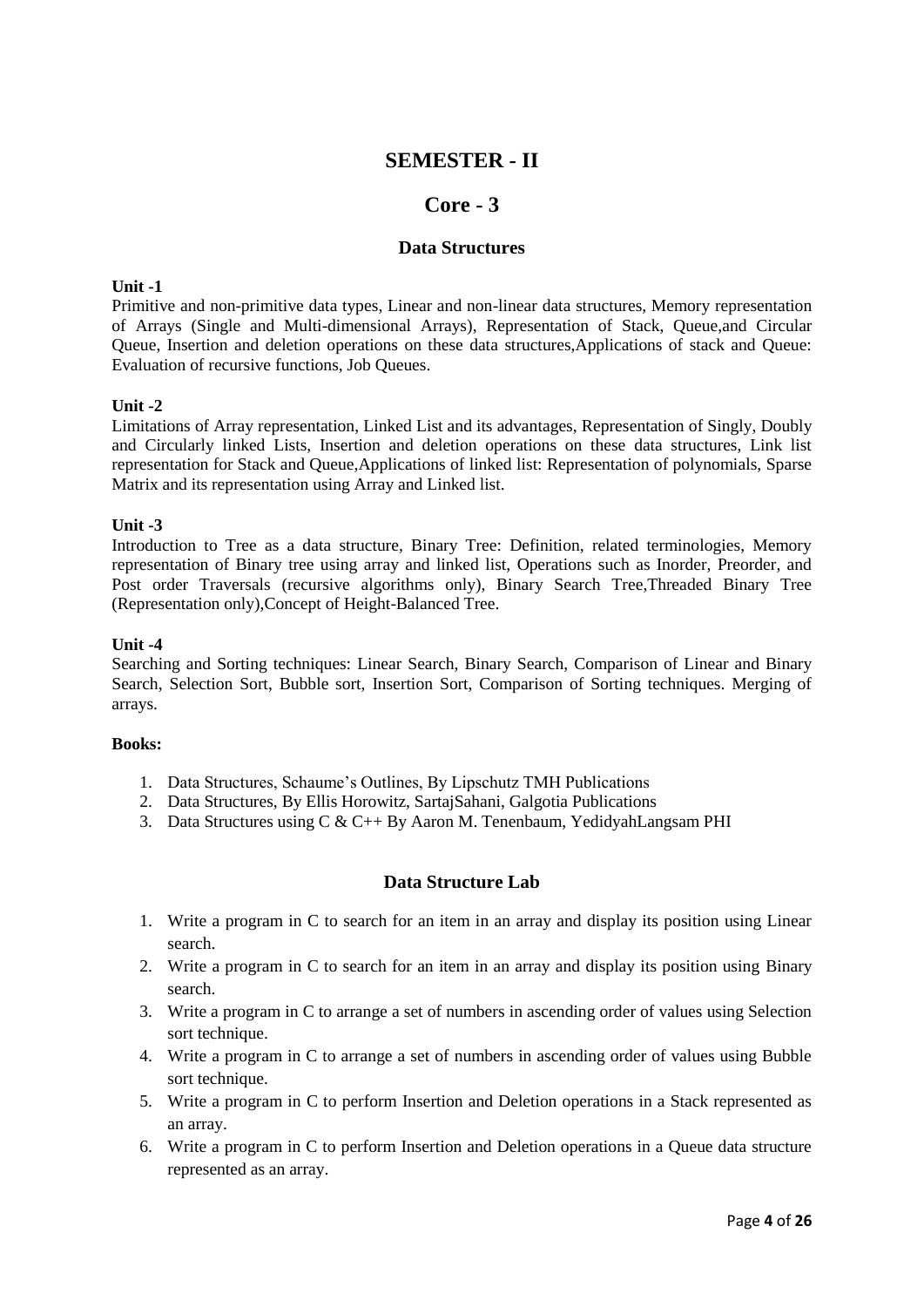- 7. Write a program in C to perform Insertion and Deletion operations in a Circular Queue represented as an array.
- 8. Write a program in C to perform Insertion and Deletion operations in a Stack represented as a linked list.
- 9. Write a program in C to perform Insertion and Deletion operations in a Queue data structure represented as a linked list.
- 10. Write a program in C to merge two sorted arrays.

# **Core - 4**

## **Data Communication and Networking**

### **Unit - 1**

Overview of Data Communications and Networking: Introduction, Network Models Physical Layer: Signals, Digital Transmission, Analog Transmission, Multiplexing, Transmission Media, Circuit Switching and Telephone Network.

### **Unit - 2**

Data Link Layer: Error Detection and Correction, Data Link Control and Protocol, Point to Point Access: PPP, Multiple Access, Local Area Networks: Ethernet, Wireless LANs, Backbone Networks, Virtual LANs, Cellular Telephone and Satellite Networks, Virtual Circuit Switching.

## **Unit - 3**

Network Layer: Host-to-Host Delivery: Internetworking, Addressing and Routing, Network Layer Protocols: ARP, IPv4, ICMP, and IPv6, Routing, Unicast and Multicast Routing

### **Unit - 4**

Transport Layer: Process-to-Process Delivery: UDP and TCP, Congestion Control. Application Layer: Client-Server Model, Socket Interface, Domain Name System (DNS), Electronic Mail (SMTP), and File Transfer (FTP), HTTP and WWW.

### **Books:**

- 1. Data Communications and Networking B A Forouzan, TMH.
- 2. Computer Networks A S Tanenbaum, PHI
- 3. Data and Computer Communications W Stallings, PHI

# **SEMESTER - III**

# **Core - 5**

## **Object Oriented Programming in C++**

### **Unit -1**

Object Oriented Programming concept, Procedural vs OOP programming, OOP terminology and features, Tokens, Character set, Keywords, Data-types, Constants and variables, expressions, Standard Library and header files. Operator and Expressions: Arithmetic Operator, Increment/Decrement Operator, Relational Operator, Logical Operator and conditional operators, library functions, Logical Expressions.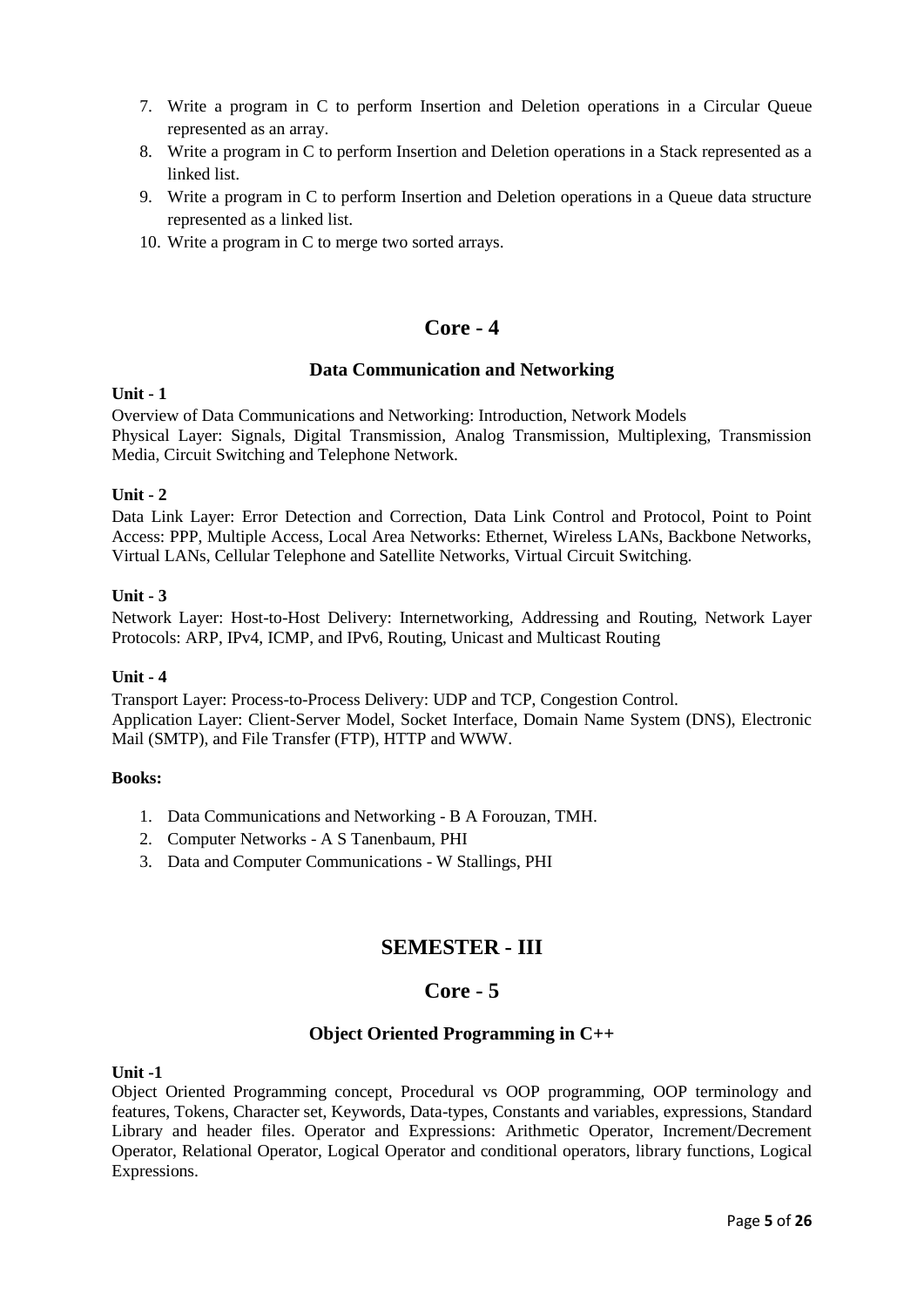## **Unit - 2**

Control statements,IF, IF …ELSE, Nested IF, Switch….Case, Looping statements, While, Do-while, For statements, nested loops.

Classes and Objects: Need for Classes, Declaration of Classes, referencing class Members, Data members and member Functions, Inline Functions, Creation of objects

### **Unit -3**

Use of access specifiers, Public and Private, Function Overloading, use of Constructors and Destructors, Types of constructors: default, parameterized, and copy constructors, Operator overloading, Friend function, Arrays of objects.

## **Unit - 4**

Concept of Inheritance, Types of inheritance: Single level, multi-level, multiple, hybrid, Use of protected access specifier, Function overriding,Exception handling, Simple file handling.

### **Books:**

- 1. Object Oriented Programming with C++ -E. Balaguruswamy, TMH
- 2. Let us C++ -YashavantKanetkar, BPB
- 3. Object Oriented Programming with C++ -Sourav Sahay, Oxford University Press
- 4. The C++ Programming Language Bjarne Stroustrup, Addison-Wesley

## **C++ Programming Lab**

- 1. Define a class called STUDENT with the data members Roll No., Name, Marks secured in five subjects. Write member functions to do the following:
	- i. Read data
	- ii. Find the total mark and division
	- iii. Display Roll No., Name, Total mark, and Division
- 2. Define a class called SHAPE with appropriate data members. Find the area of different geometrical shapes using function overloading.
- 3. Define a class called ACCOUNT with the data members Account no. Customer name, Amount and initialize with suitable constructor. Write member functions to do the following:
	- i. Deposit amount
	- ii. Withdraw amount
	- iii. Check balance
- 4. Using operator overloading add two given Lengths expressed as Feet and Inch.
- 5. Using operator overloading add two given TIMEs expressed as Hour : Minute : Second.
- 6. Concatenate two strings by overloading the  $+$  operator.
- 7. Define a class called PLAYER with the data members Player ID, player name, highest runs scored, batting average, and number of wickets taken. Create 10 player instances (using array of objects) and initialize them with parameterized constructors. Write a member function to display the details of a player on inputting the player ID.
- 8. Define a class called PERSON with the data members Name, DOB, PAN #. Inherit two classes from it (i) CUSTOMER with A/C no. & Amount and (ii) EMPLOYEE with Organization, Designation & Salary. Write suitable member functions to do the following:
	- i. Input data for both base as well as derived class objects
	- ii. Display customer details along with name, DOB and PAN #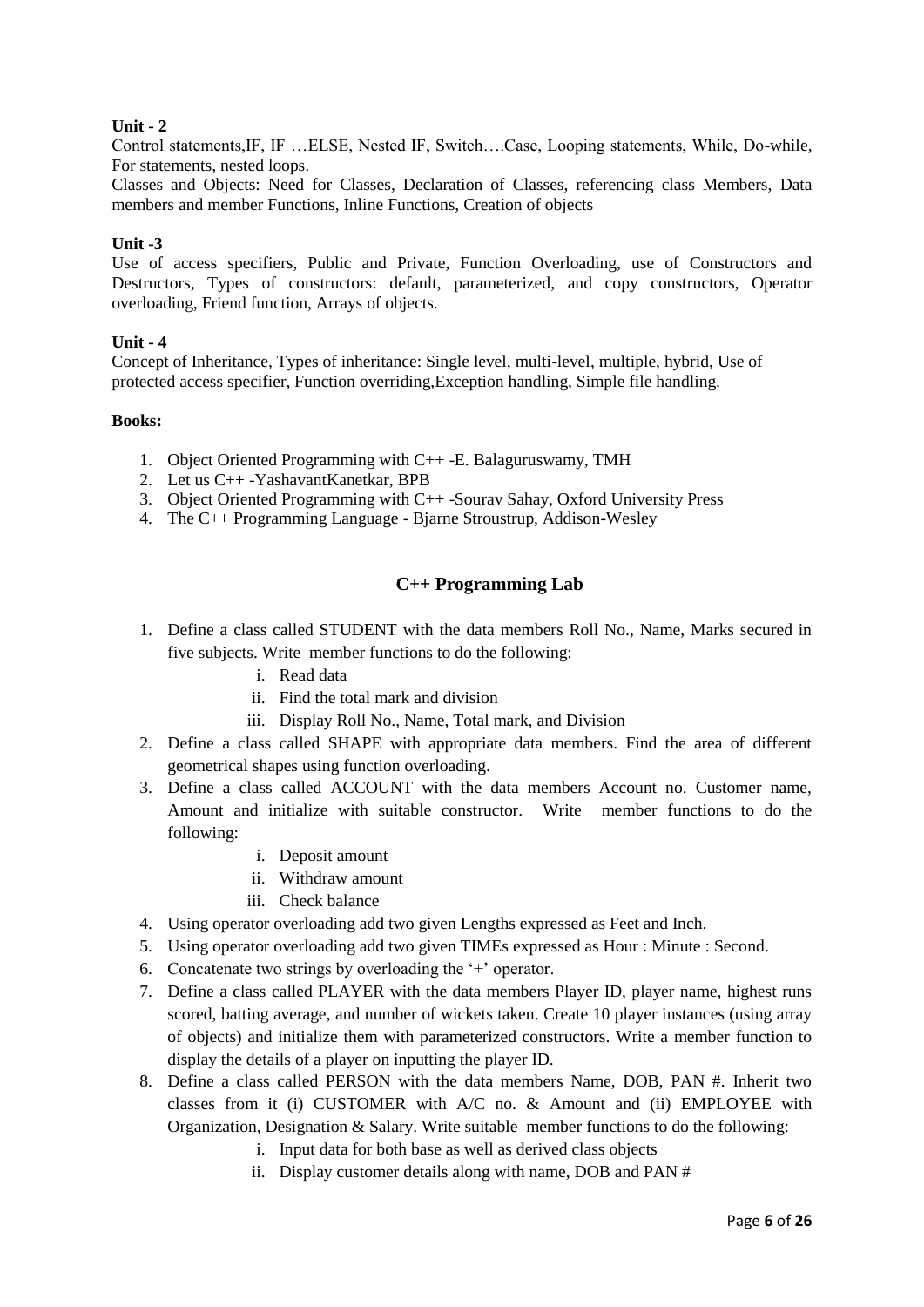- iii. Display employee details along with name, DOB and PAN #
- 9. Define a class called STACK and implement the PUSH and POP operations on it.
- 10. Define a class called QUEUE and implement the Insertion and Deletion operations on it.

# **Core - 6**

## **Operating Systems**

### **Unit -1**

Introduction, Basic OS functions, resource abstraction, types of operating systems–Batch, Multi programming, Time sharing, and Real time systems; operating systems for personal computers, Operating System Organization, Processor and user modes, kernels, system calls and system programs.

## **Unit -2**

Process Management, Process State Transition diagram, Non-pre-emptive and pre-emptive scheduling algorithms: FCFS, Shortest Job First, Round Robin, Priority Scheduling, Concurrent processes, concept of critical section, semaphores, Concept of Deadlock, Condition for deadlock. Concept of deadlock prevention, detection and recovery.

## **Unit -3**

Memory Management, Physical and virtual address space, memory allocation strategies: fixed and variable partitions, Paging, Segmentation, Demand paging, virtual memory, Page replacement techniques (FIFO, LRU and Optimal).

### **Unit -4**

File and I/O Management, Directory structures: Single level, multi-level, and tree structured directory, Concept of file, file operations, file allocation methods, Disk scheduling techniques(FCFS, Shortest Seek Time First, and Scan), File Protection and Security Policy, File Authentication andAccess control.

### **Books:**

- 1. Operating Systems Concepts -A. Silberschatz and P.B. Galvin, John Wiley
- 2. Operating Systems A Concept based Approach D M Dhamdhere, TMH
- 3. Modern Operating Systems A.S. Tanenbaum, Pearson Education
- 4. Operating Systems Concepts and design- M. Milenkovic, Tata McGraw Hill

# **Core - 7**

## **Internetworking**

### **Unit - 1**

An Overview on Internet, Internet services, Internet protocols and standardization, Review of Network technologies, TCP/IP

Internetworking Concepts, Architectural model, Application level interconnection, Network level interconnection, Properties of the Internet, Interconnection through IP Gateways or routers, Internet and Intranet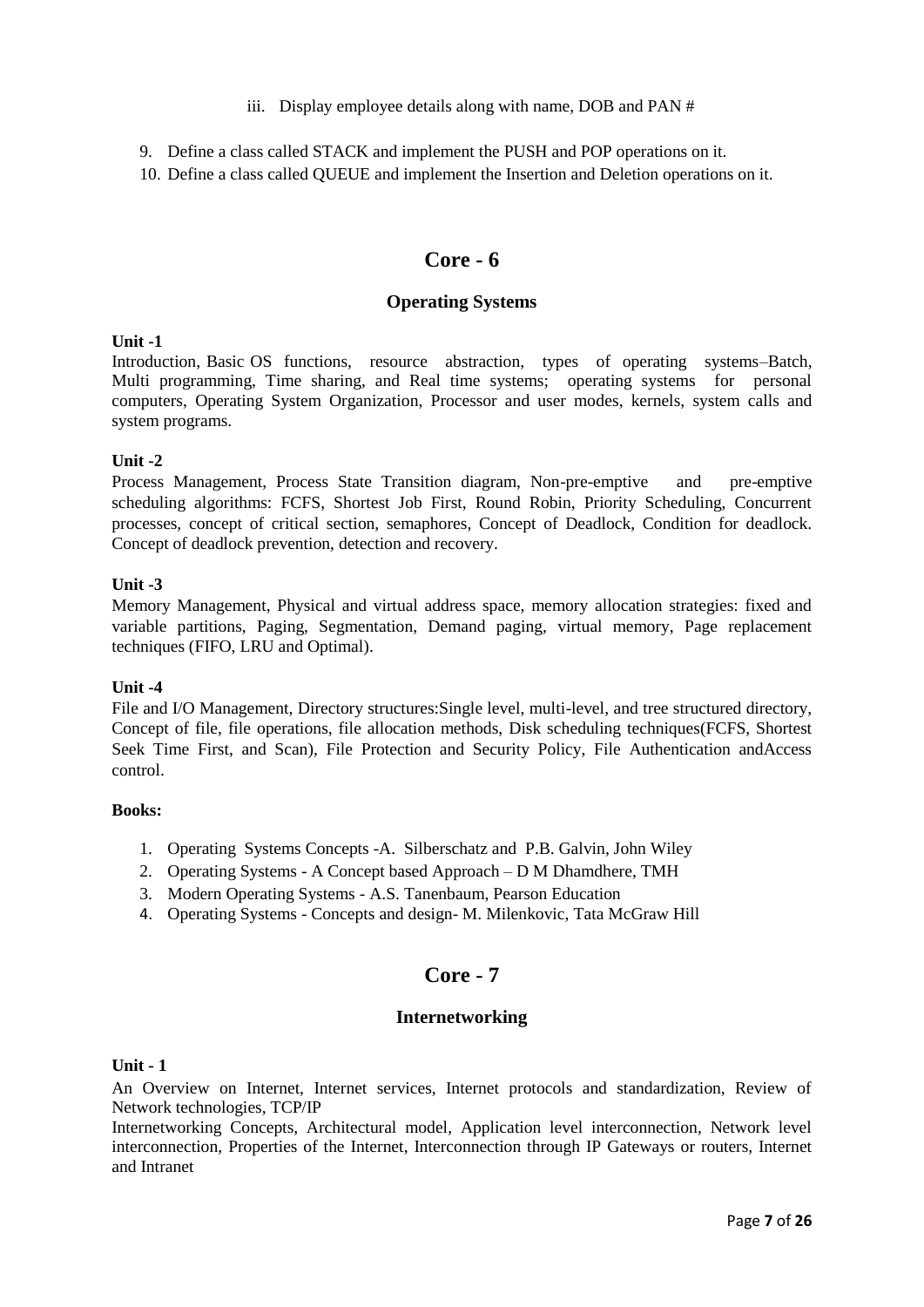## **Unit - 2**

Internet Address, Universal identifiers, Three primary classes of IP addresses, Classless IP address, Network and Broadcast addresses, Mapping internet addresses to physical addresses (ARP), ARP protocol format, Transport Gateways and subnet addressing, Multicast addressing.

Internet Protocol, Connectionless delivery system, Internet Datagram, Table driven IP routing, Bootstrap protocol (BOOTP)

### **Unit - 3**

Routing, The origin of Gateway routing tables, Automatic route propagation, Vector distance (Bellman-Ford) routing, Gateway to Gateway Protocol (GGP), Exterior Gateway Protocol (EGP), Interior Gateway Protocol, Routing Information Protocol (RIP)

### **Unit - 4**

Enterprise Networking, Broadband, High speed dedicated WAN services and switched WAN services, ISDN, BISDN and ATM services, Virtual private network concepts, DNS, DHCP Servers, FTP, TELNET, E-Mail, Firewall, Activities of Firewall, Configuration of firewall

#### **Books:**

- 1. Internetworking with TCP / IP Douglas E .Comer, PE.
- 2. TCP/IP protocol suite Forouzan Behrouz A, TMH.
- 3. Computer Networks Andrew S. Tanenbaum, PHI.
- 4. Data and Computer Communication William Stallings, PHI.

# **SEMESTER - IV**

## **Core - 8**

### **E-Commerce**

### **Unit - 1**

Introduction to E-Commerce, Definition, Scope of E-Commerce, E-Commerce and Trade Cycle, Electronic Markets, Electronic Data Interchange and Internet Commerce.

E-Commerce business models, B2B, B2C, C2C, Electronic Markets, Electronic Data Interchange (EDI), Technology, Standards, Communications, Implementations, Agreements, Security, EDI and Business, Inter-Organizational E-commerce.

### **Unit - 2**

Electronic Payment system (EPS): Over view of EPS, smart card, credit card and debit card based EPS, financial instrument. Home banking, On-line banking

E-business, Internet bookshops, Software supplies and support, Electronic Newspapers, Internet Banking, Virtual Auctions, Online Share Dealing

### **Unit - 3**

Legal issues, Paper Document vs. Electronic document, Authentication of Electronic document, Laws, Legal issues for Internet Commerce, Copyright, Jurisdiction issues, Service provider liability, Enforceable online contract.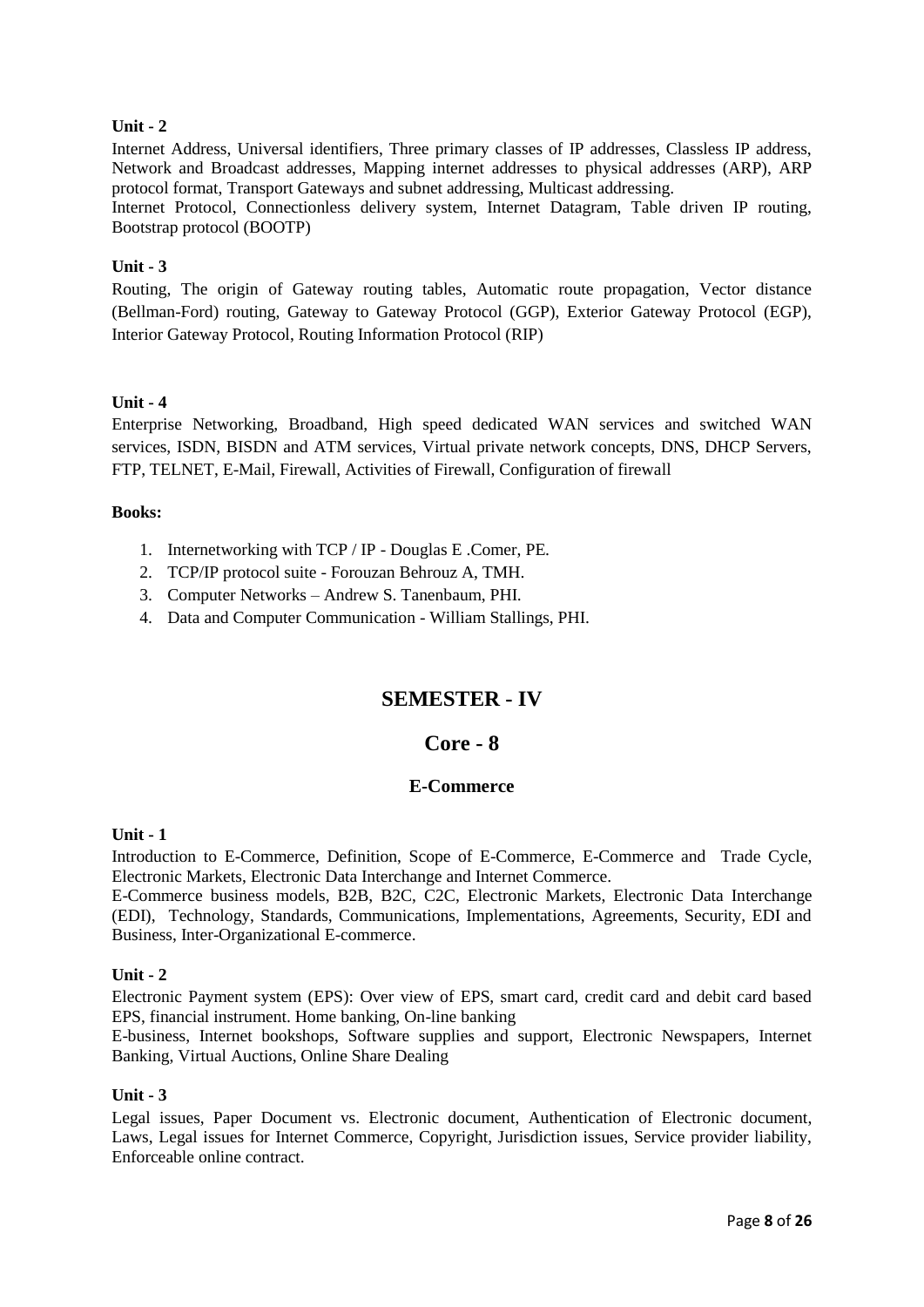Security threats, transaction security Security Solutions, Symmetric and Asymmetric Cryptosystems, and Digital Signature, Protocols for secure messaging, Secure Electronic Transaction (SET) Protocol

### **Unit - 4**

Mobile Commerce: Introduction to mobile commerce, Mobile computing applications, WAP technology, mobile information devices, client- server network

### **Books:**

- 1. E-Commerce-Strategy, Technologies & Applications David Whitley, TMH
- 2. E-Commerce- The cutting edge of business Kamlesh K. Bajaj, TMH
- 3. E-Commerce Ritendra Goel, New Age International

# **Core - 9**

## **Software Engineering**

### **Unit -1**

The Evolving Role of Software, Software Characteristics, Software Engineering Approach, Software Process Framework, Framework and Umbrella Activities, Process Models, Capability Maturity Model Integration (CMMI).

### **Unit -2**

Software Requirement Analysis: Requirement Analysis and Modelling Techniques, Flow Oriented Components of SRS, Need for SRS, Software Project Management:Project Estimation, Project Scheduling,Software Risks:Risk Management, Risk Identification, Risk Projection and Risk Refinement, RMMM.

### **Unit -3**

Software Quality: Software Quality Assurance, Metrics for Process and Projects, Software Design: Design Concepts, Software Architecture, Data Design at the Architectural Level and Component Level, Mapping of Data Flow into Software Architecture.

### **Unit -4**

Software Testing:Strategic Approach to SoftwareTesting, Test case generation, Validation Testing, System Testing, Black-Box Testing, White-Box Testing, Path Testing.

### **Books:**

- 1. Fundamentals of Software Engineering Rajiv Mall
- 2. Software Engineering: A Practitioner's Approach R.S. Pressman

# **Core - 10**

### **Database Management Systems**

**Unit -1**

Concept of Database and DBMS, Characteristics of database approach, Role of DBMS, Data models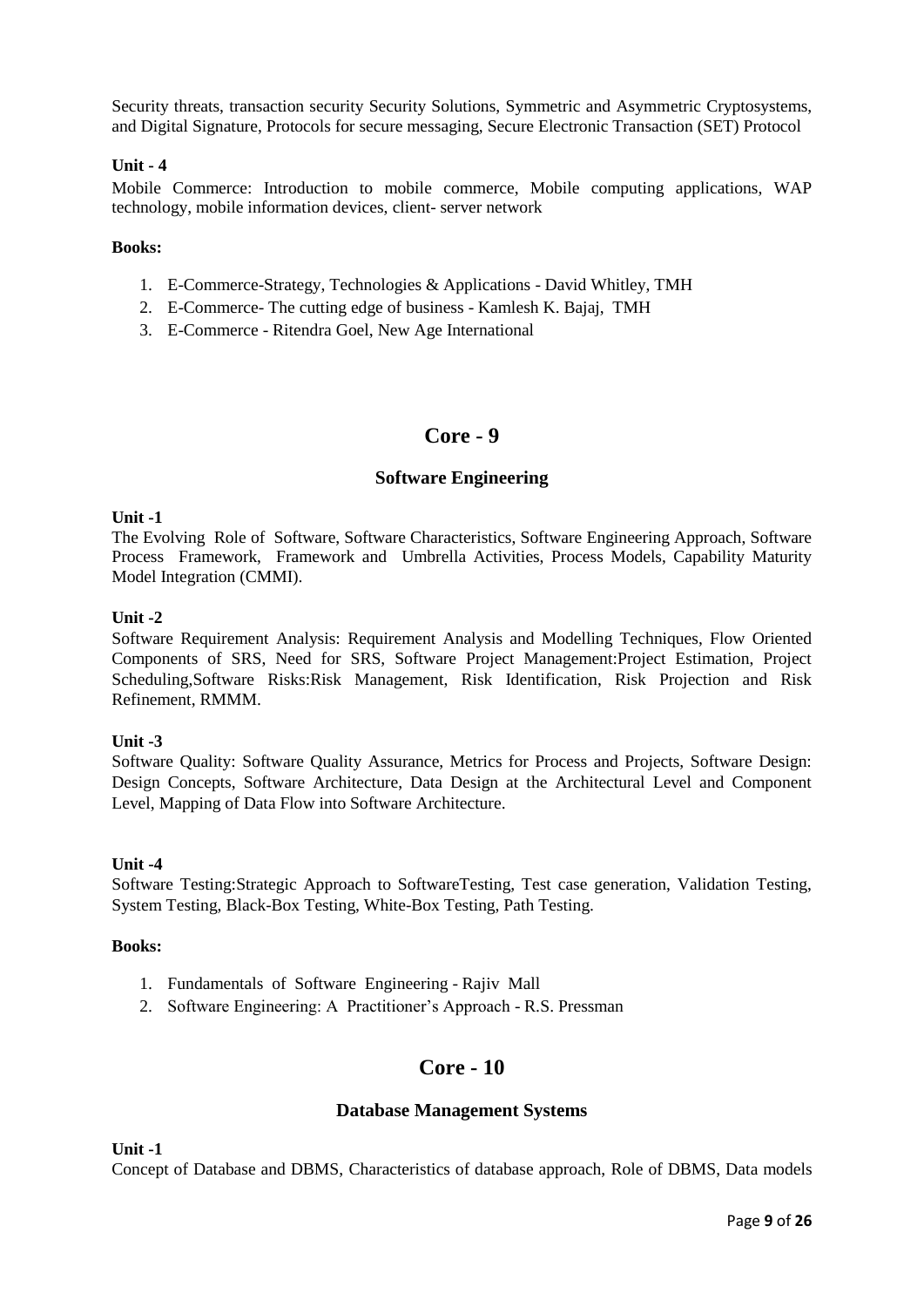(Relational, Hierarchical, network and Object-oriented), Layered architecture of DBMS, Data independence.

## **Unit -2**

Entity Relationship(ER) Modeling, Entity types, relationships, constraints. Relational data model, relational constraints, Mapping ER models to relational database, Relational algebra, SQLqueries.

### **Unit -3**

Database design, Data dependencies (functional transitive, and multi-valued), Normalforms(INF, 2NF, and 3NF), Database transactions: Transaction Processing, ACID properties, concurrency control.

## **Unit -4**

File Structure and Indexing, overview of File organizations (Sequential, Indexed, and Direct Access files), Indexing (Primary index, secondary index, clustering index), Concept of B and B+ trees. **Books:**

- 1. Database Systems Concepts A. Silberschatz, H. F. Korth, S. Sudarshan (McGraw Hill)
- 2. Fundamentals of Database Systems Elmsari and Navathe (Addision Wesley)
- 3. Database Management Systems Rajiv Chopra, S Chand

## **Database Lab**

## **Create tables as indicated against each question and write SQL statements to answer the given queries:**

- 1. Student (roll\_no, name, department, marks), Attendance (roll\_no, department, attendance)
	- a) Create the table with above schema
	- b) Display the details of the students
	- c) Display the details of the student with attendance less than 20
	- d) Find the average mark of student having attendance less than 20
	- e) Find the average mark.
	- f) Display the details of the students whose name starts with 's'
	- g) Display details of the student with mark greater than 70
	- h) Display the details of the students whose name starts with 's' or 'c'
	- i) Find subject wise average mark
	- j) Display details of the students whose age is between 20 and 23
- 2. Course (roll\_no, subject, mark) Attendance (roll\_no, name, attendance)
	- a) Create the table with above schema
	- b) Find the Roll no. of the student securing the highest mark in a given subject
	- c) Display the roll no, marks of student who have taken the subject "IT"
	- d) Display the average marks of the students who have attendance less than 25
	- e) Find average mark for each subject
	- f) Find lowest marks in each subject
	- g) Find the Roll no.s of the students securing highest mark in each subject
	- h) Find the student names with highest and lowest attendance
	- i) Display the subjects taken by the students whose attendance more than 30
	- j) Display the attendance details of the students whose mark less than 200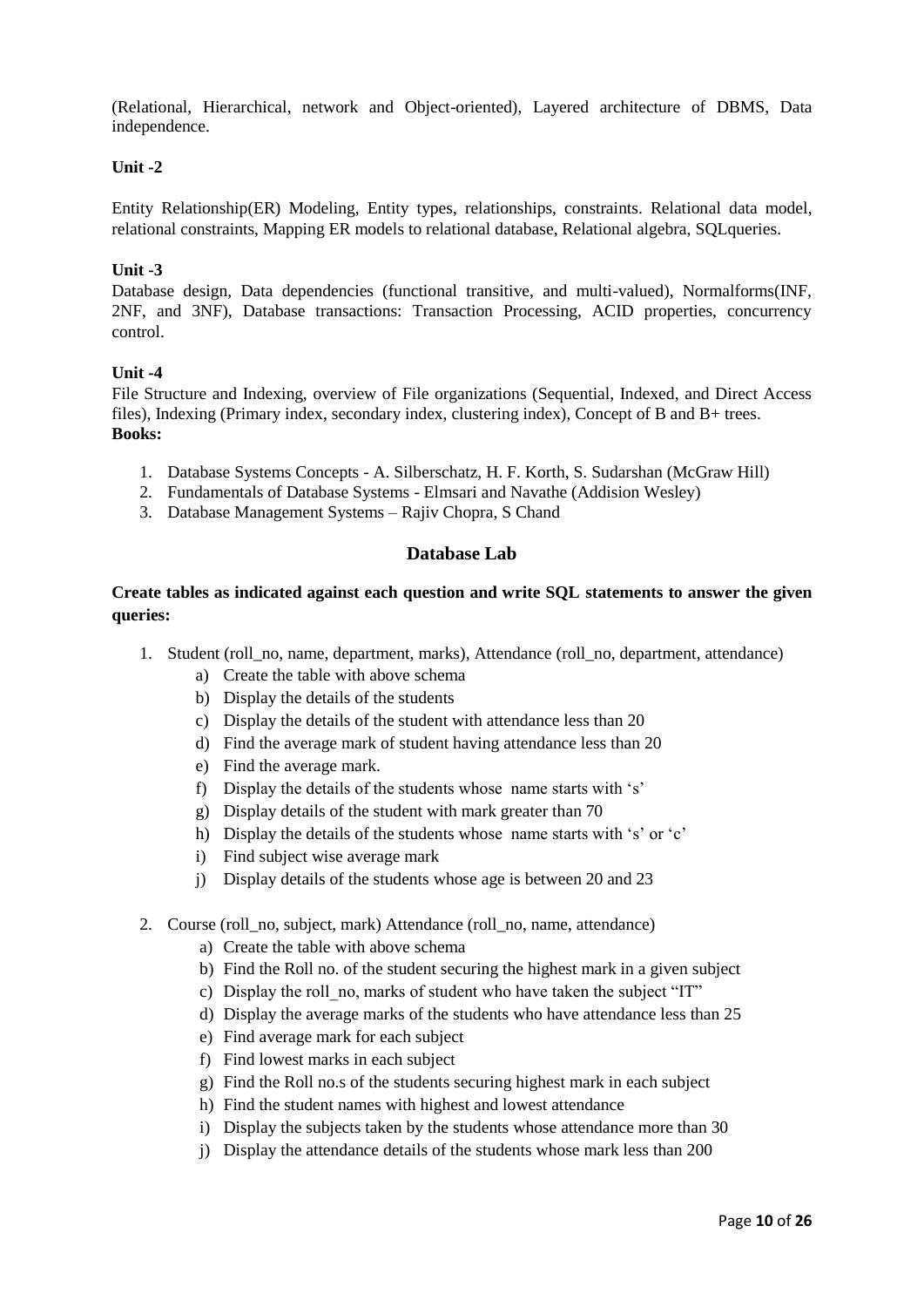## 3. Employee (Emp\_Id, Name, Address, Salary) Leave(Emp\_Id,Leave\_Taken)

- a) Create the table with above schema
- b) Count the number of employee with salary greater than 5000
- c) Find average salary of the employee who have taken more than 15 leaves
- d) Find average salary of all the employees
- e) Display the details of the employee with highest salary
- f) Display the leave details of the employee whose name starts with ‗R'
- g) Display the details of the employee whose salary less than 3000
- h) Count the number of employee belongs to "Education" department
- i) Display the details of the employee whose salary is between 10000 and 20000
- j) Find average salary of the employees belong to "Revenue" department

# **SEMESTER - V**

# **Core - 11**

## **Web Technology**

## **Unit - 1**

Developing Static Web Pages, types and issues, tiers; WWW-Basic concepts, web client and web server, http protocol, universal resource locator (url), HTML- different tags, sections, image & pictures, listings, tables, frame, frameset, forms

## **Unit - 2**

Developing Dynamic Web Pages, need for dynamic web pages; an overview of DHTML, cascading style sheet (css), comparative studies of different technologies of dynamic page creation. Active Web Pages, Need for active web pages; Java applet life cycle

## **Unit - 3**

Java Script, Data types, variables, operators, conditional statements, array object, date object, string object.

Java Servlet, Servlet environment and role, HTML support, Servlet API, The servlet life cycle, Cookies and Sessions.

## **Unit - 4**

JSP architecture, JSP servers, JSP tags, understanding the layout in JSP, Declaring variables, methods in JSP, inserting java expression in JSP, processing request from user and generating dynamic response for the user, inserting applets and java beans into JSP, using include and forward action, comparing JSP and CGI program, comparing JSP and ASP program; Creating ODBC data source name, introduction to JDBC.

- 1. Web Technologies Godbole A. S. & Kahate A., TMH
- 2. Web Technology & Design Xavier C., New Age Publication
- 3. Java Server Programming, J2EE edition, WROX publishers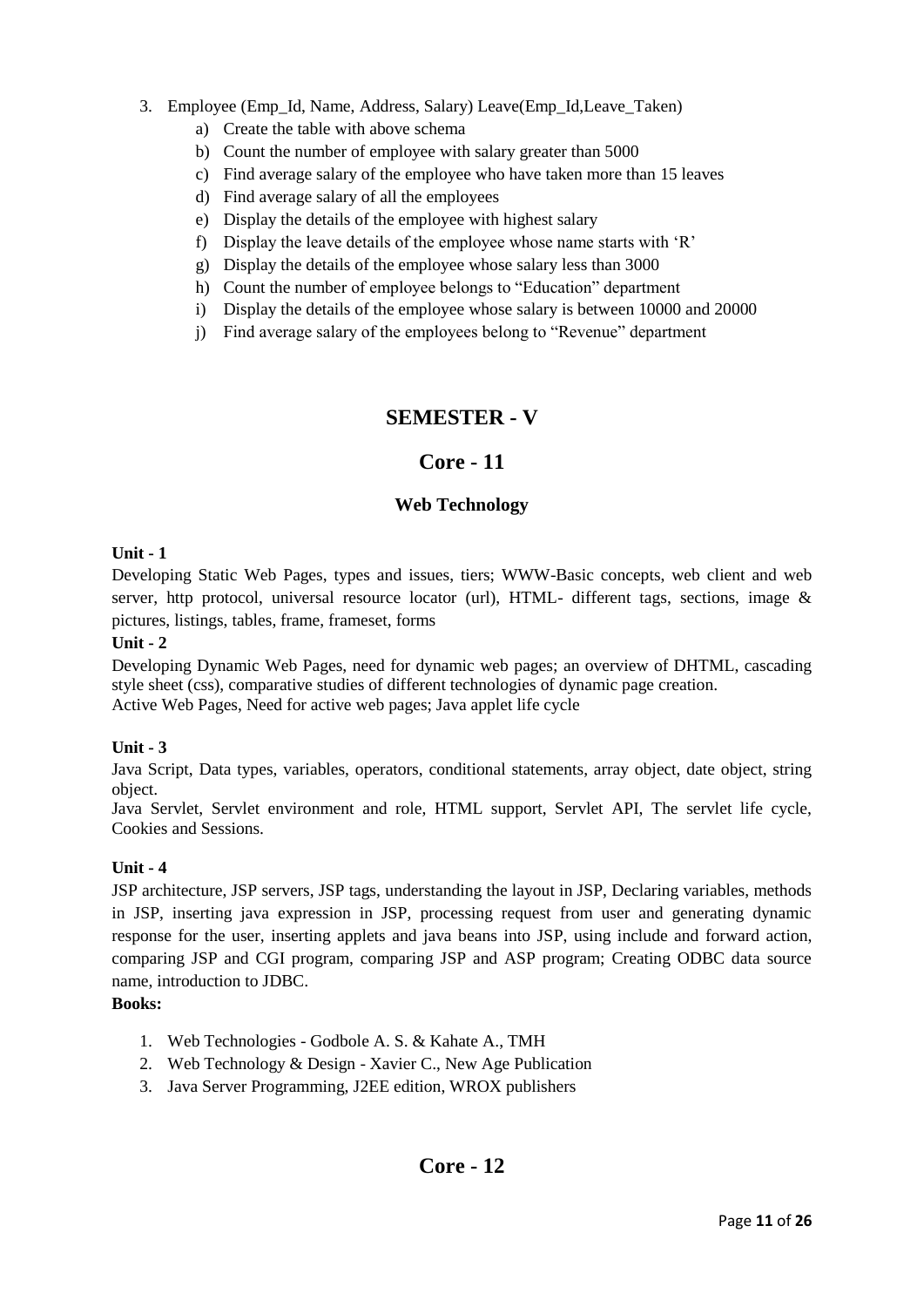## **Java Programming**

## **Unit -1**

Java Architecture and Features, Difference betweenC++ and Java, Compiling and Executing a Java Program, Variables, Constants, Keywords, DataTypes, Operators, Expressions, Executing Basic Java Programs, Conditional and looping statements.

## **Unit -2**

Java Methods, Definition, Scope, Passing and Returning Arguments, Type Conversion and TypeChecking, Built-in Java Class Methods, Using Arrays(1-D and 2-D),Java Strings: Java String class, Creating and Using String Objects,Manipulating Strings.

## **Unit -3**

Defining and Using Classes in Java, Controlling Access to Class Members, Constructors, Method Overloading, Class Variables and Methods, Objectsas parameters, final keyword.

## **Unit -4**

Inheritance (Single Level and Multilevel), Method Overriding, Interfaces and Packages, Extending interfaces and packages,Introduction to Applets, Writing Java Applets, Event Handling in Java.

### **Books:**

- 1. Programming with Java E. Balaguruswamy, 4th Edition, McGraw Hill
- 2. Programming in Java Sachin Malhotra and Saurabh Choudhury, Oxford University Press
- 3. Programming with JAVA -John R. Hubbard, Schaum's Series, McGraw Hill

## **Java Programming Lab**

- 1. Write a Java Program to define a class called Student (Name, Roll No, Course, Marks in five papers). Find division of the student.
- 2. Write a Java Program to define a class, describe its constructor, overload the Constructor and instantiate its object.
- 3. Write a Java Program to define a class, define instance methods and overload them and use them for dynamic method invocation.
- 4. Write a Java Program to demonstrate use of sub class.
- 5. Write a Java Program to demonstrate use of nested class.
- 6. Write a Java Program to implement array of objects.
- 7. Write a Java program to practice using String class and its methods.
- 8. Write a Java Program to implement inheritance and demonstrate use of method overriding.
- 9. Write a program to demonstrate use of implementing interfaces.
- 10. Write a program using Applet to display a message in the Applet.

# **Discipline Specific Electives**

# **DSE – 1**

(Under DSE-1, a student has to choose either Information Security or Computer Graphics)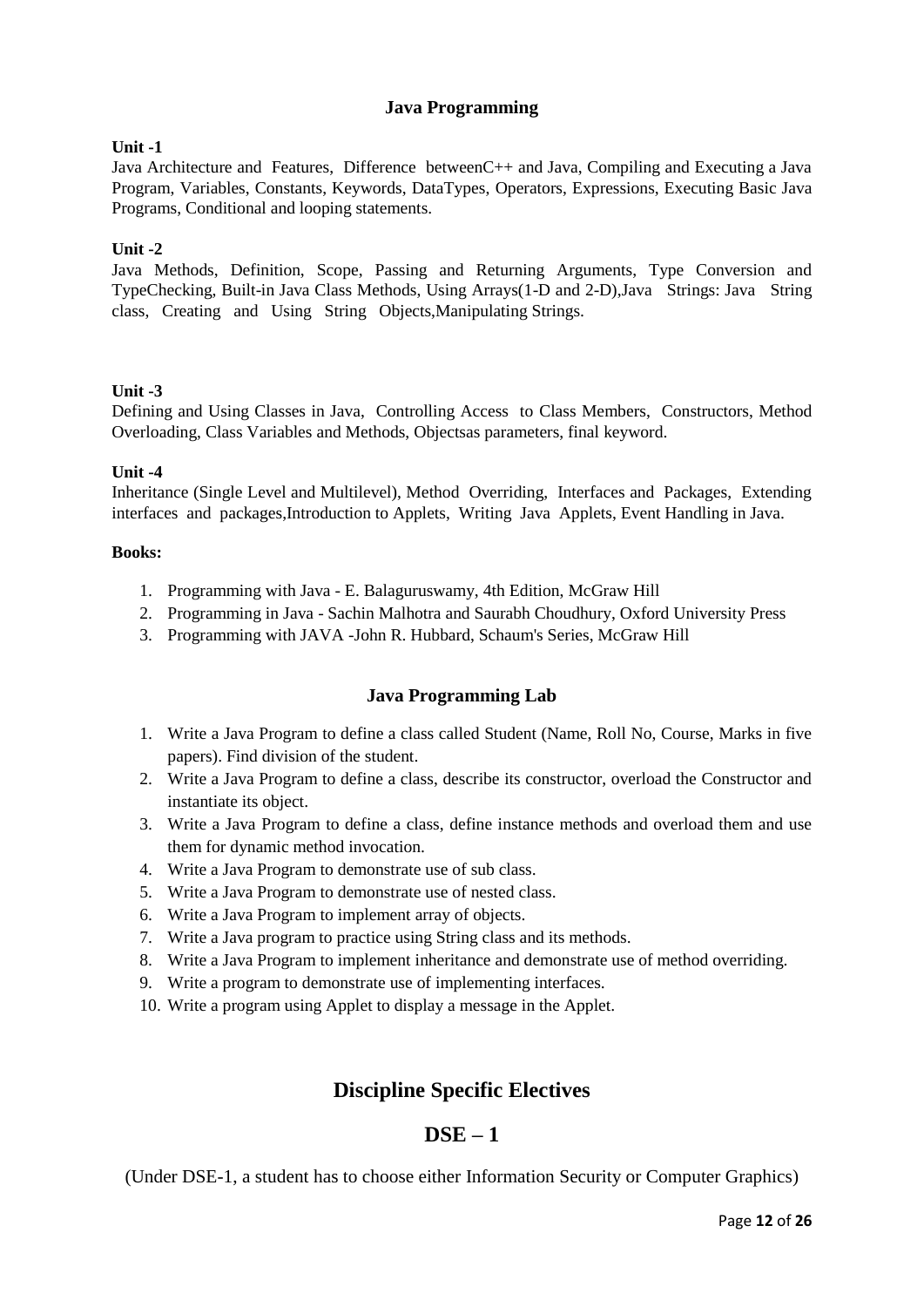## **Information Security**

## **Unit -1**

Introduction to Information security, Security issues,types of Attacks, Security Services, Cryptography, Encryption and decryption techniques, Substitution ciphers,Transpositions Cipher, Confusion, diffusion, Symmetric and Asymmetric Encryption, DES, Hash function, key exchange

## **Unit -2**

Program Security:Secure programs, Non malicious Program errors, Malicious codes, virus, Trap doors, Salamiattacks, Covert channels, Control against program

Protection in OS: Memory and Address Protection, Access control, File Protection, User Authentication

### **Unit -3**

Database Security:Requirements, Reliability, Integrity, Sensitive data, Inference, Multilevel Security Security in Networks:Threats in Networks, Security Controls, firewalls, Intrusion detection systems, Secure e-mails

### **Unit -4**

Administrating Security:Security Planning, Risk Analysis, Organisational Security Policy, Physical Security, Ethical issuesin Security, Cyber criminals and Cyber laws, DigitalSignatures, Digital **Certificates** 

### **Books:**

- 1. Security in Computing C. P. Pfleeger and S. L. Pfleeger, PHI
- 2. Network Security Essentials Applications and Standards W. Stallings, PHI

## **Computer Graphics**

### **Unit -1**

Definition, Application, Pixel, Frame Buffer, Raster and Random Scan display, Display devicesCRT, Color CRT Monitors, Scan Conversion of line- DDA algorithm of line drawing, Scan conversion of circle- Bresenham's circle generating algorithm, Polygon Filling-Scan line polygon filling algorithm.

### **Unit -2**

2-D transformation, Translation, Rotation, Scaling, Homogeneous Coordinates, 3-D transformation, Translation, Rotation Scaling, Reflection, Shear.

### **Unit -3**

Window to view port transformation, clipping, line clipping, Cohen –Sutherland line clipping, Polygon clipping, Sutherland and Gary Hodgman polygon clipping algorithm.

### **Unit -4**

Hidden Surface removal—Depth comparison, Z-Buffer Algorithm, Back-Face Removal, The Painter's Algorithm, Scan-Line Algorithm, Subdivision Algorithm.

- 1. Computer Graphics Donald Hearn and M. Pauline Baker (Pearson)
- 2. Computer Graphics Zhigang Xiang, Roy A. Plastock (McGraw-Hill, India)
- 3. Computer Graphics Er. Rajiv Chopra, (S. Chand Publication)
- 4. Principles of Interactive Computer Graphics − W.M. Newmen, R F Sproull (McGraw Hill)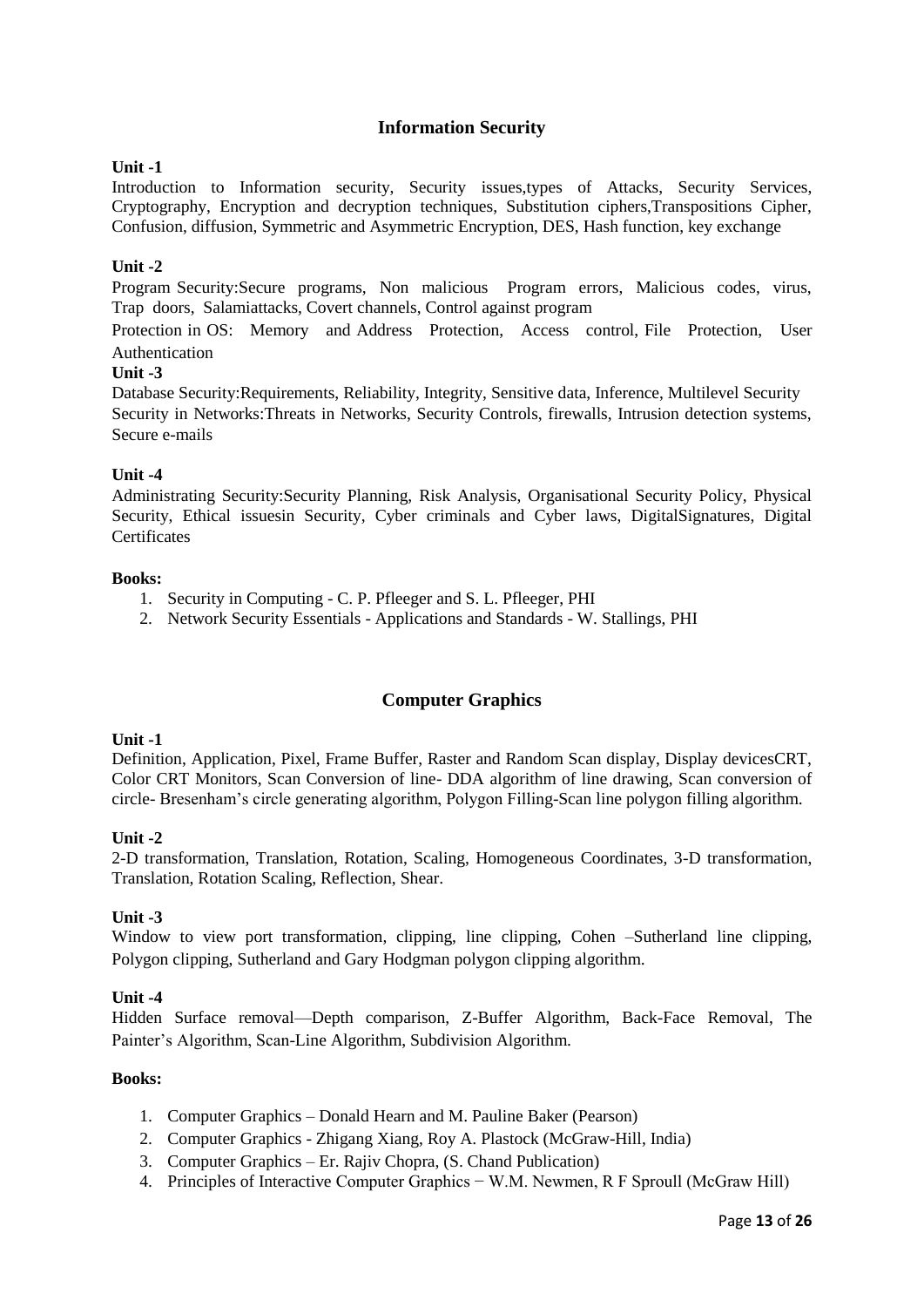# **DSE – 2**

(Under DSE-2, a student has to choose either Artificial Intelligence or Introduction to Data Science)

## **Artificial Intelligence**

## **Unit -1**

Definition of AI, Characteristics of AI problems, AI problem solving approaches, State space search, problem reduction, search techniques, Breadth first and Depth first techniques, Heuristic search techniques, Hill climbing, Best first search.

## **Unit -2**

Knowledge representation in AI, propositional logic, Semantic nets, Frames, and Scripts. Handling uncertainty in AI problems, Probabilistic reasoning, Bayesian Belief networks

### **Unit -3**

Concept of Learning, types of learning, Artificial Neural networks, ANN structures, Feed forward networks, Back propagation network, Applications of ANN.

### **Unit -4**

Natural language processing, levels of knowledge used in language understanding, parsing, top-down and bottom-up parsing, transition networks

Expert systems, ES architecture, need for ES, steps for developing an expert system.

### **Books:**

- 1. Artificial Intelligence: A Practical Approach Rajiv Chopra, S. Chand publications
- 2. Introduction to Artificial Intelligence and Expert Systems D W Patterson, PHI

# **Introduction to Data Science**

### **Unit -1**

Data Scientist's Tool Box: Turning data into actionable knowledge, introduction to thetools that are used in building data analysis software: version control, markdown, git,GitHub, R, and RStudio.

### **Unit -2**

R Programming Basics: Overview of R, R data types and objects, reading and writingdata, Control structures, functions, scoping rules, dates and times, Loop functions,debugging tools, Simulation, code profiling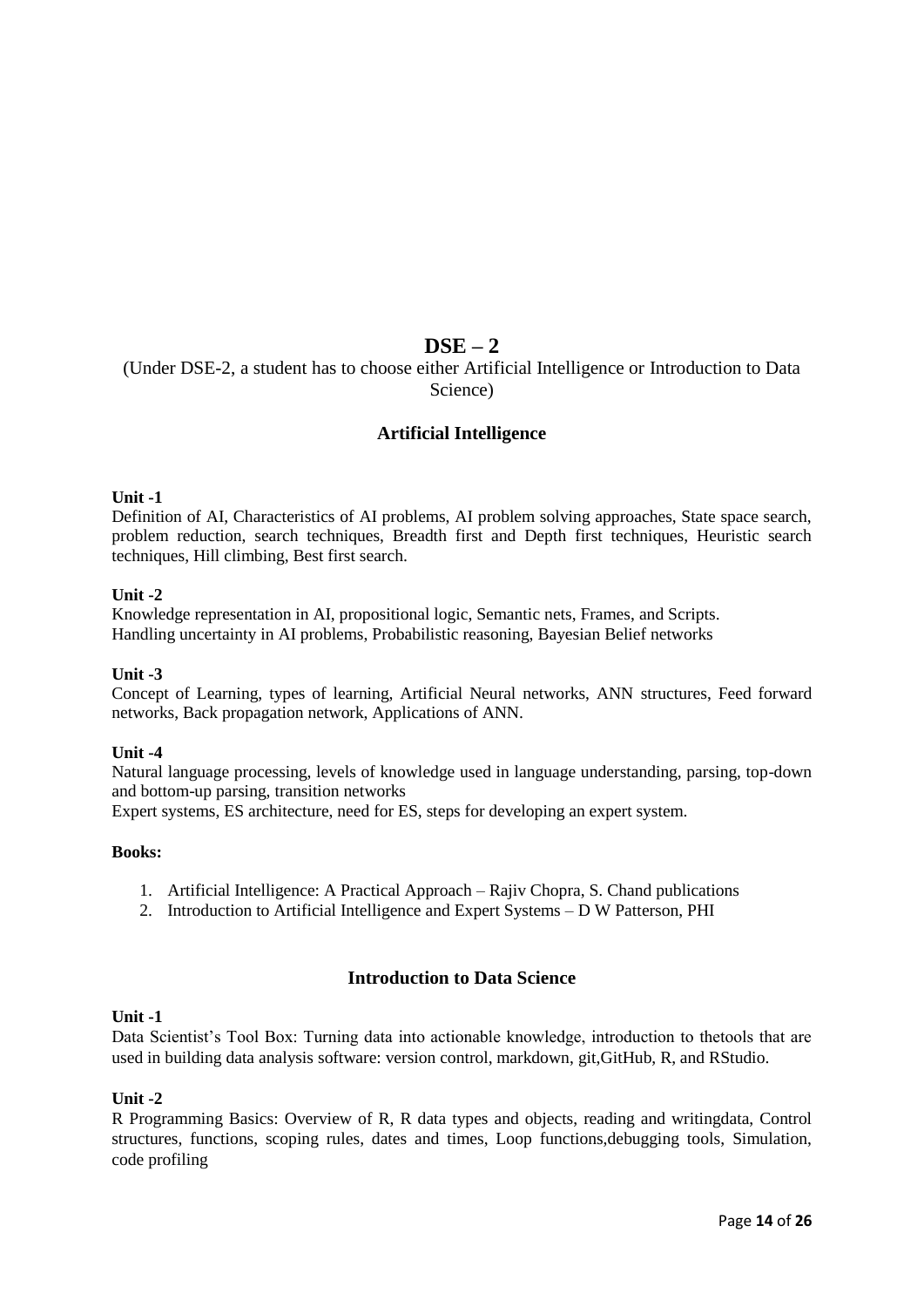## **Unit -3**

Getting and Cleaning Data: Obtaining data from the web, from APIs, from databasesand from colleagues in various formats. Basics of data cleaning and making data

Exploratory Data Analysis: techniques for summarizing data, eliminating or sharpening potential hypotheses about the world, common multivariate statistical techniques tovisualize high-dimensional data.

## **Unit -4**

Concepts and tools behind reporting modern data analyses in areproducible manner, To write a document using R markdown, integrate live R code into statistical program, compile R markdown documents using knitr and related tools,organize data analysis so that it is reproducible and accessible to others.

### **Books:**

- 1. Doing Data Science: Straight Talk from the Frontline Rachel Schutt, Cathy O'Neil, Schroff/O'Reilly
- 2. Data Science for Business: What You Need to KnowAbout Data Mining and Data-Analytic Thinking - Foster Provost, Tom Fawcett, O'Reilly
- 3. Data Smart: Using data Science to Transform Information intoInsight John W. Foreman, John Wiley & Sons
- 4. Mining the Social Web: Data mining Facebook, Twitter, Linkedln,Google+,GitHub, and More - Matthew A. Russel, O'Reilly Media

# **SEMESTER - VI**

## **Core - 13**

## **Programming in Visual Basic**

### **Unit - 1**

GUI Environment: Introduction to graphical user interface (GUI), programming language (procedural, object oriented, even driven), The GUI environment, compiling, debugging and running the programs. Controls: Introduction to controls text boxes, frames, check boxes, option buttons, images, setting boarders and styles, the shape control, the line control, working with multiple controls.

### **Unit - 2**

Operations: Data types, constants, named & intrinsic, declaring variables, scope of variables, VAL function, arithmetic operations, formatting data. Decision Making: If statement, comparing strings, compound conditions (and, or, not), nested if statements, case structure, using if statements with option buttons & check boxes, displaying message in message box, testing whether input is valid or not.

#### **Unit - 3**

Modular programming: Menus, sub-procedures and sub-functions defining / creating and modifying a menu, using common dialog box, creating a new sub-procedure, passing variables to procedures, passing argument by value or by reference, writing a function/ procedure. Forms handling.

#### **Unit - 4**

Iteration handling: Do/ loops, for/ next loops, using msgbox function, using string function, Arrays and Grouped data control: Arrays-1-dimension arrays, initializing an array using for each, userdefined data types, accessing information with user-defined data types, using list boxes with array, Database connectivity.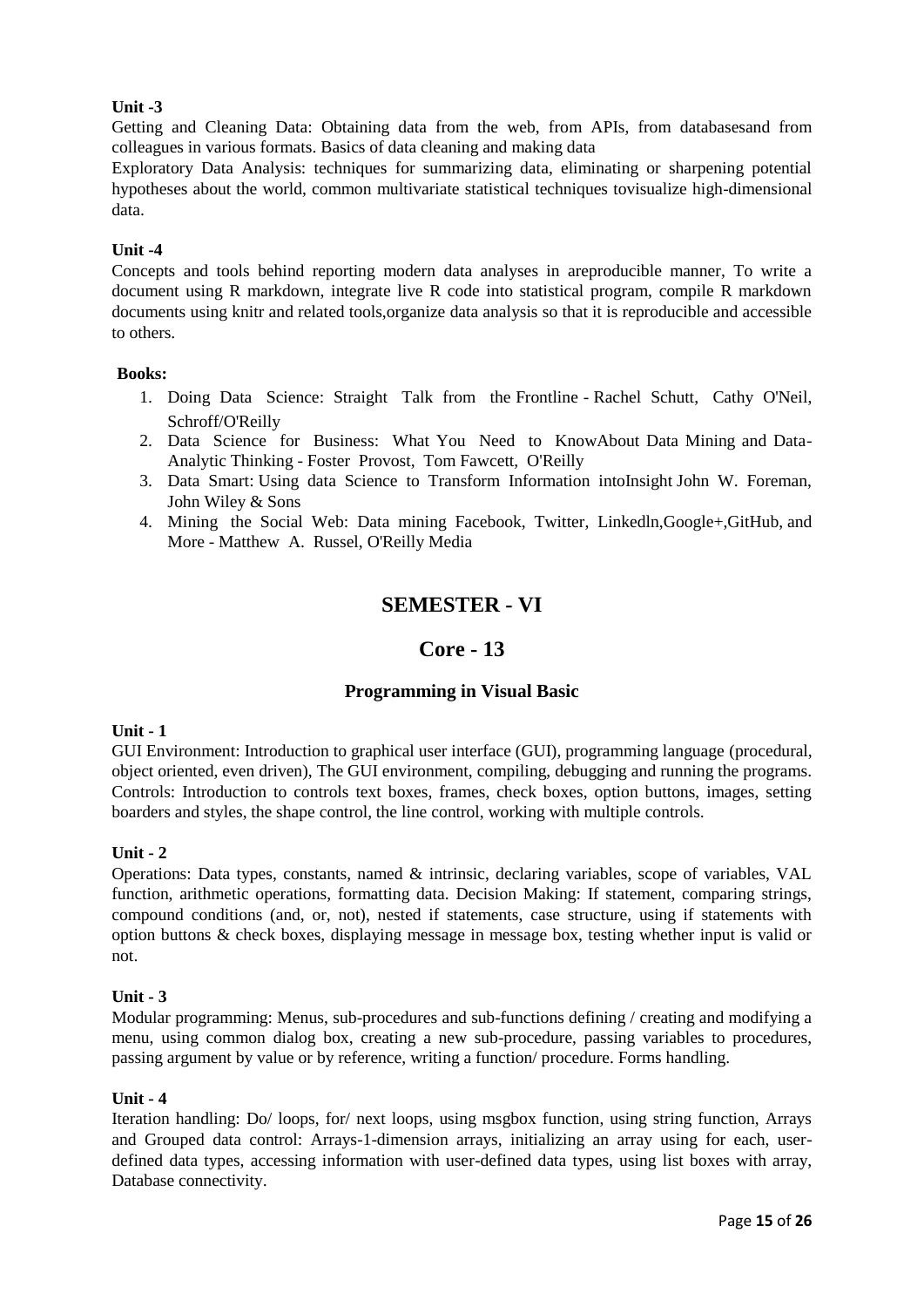### **Books:**

1. Programming in Visual Basic 6.0 – Julia Case Bradley, Anita C. Millispangh, TMH

## **Visual Basic Lab**

- 1. To implement a Visual Basic program to calculate the simple interest and compound interest.
- 2. To implement a Visual Basic program to generate Fibonacci series.
- 3. To implement a Visual Basic program to create a scientific calculator using control arrays.
- 4. To implement a Visual Basic program to perform string operations based on the user choice.
- 5. To implement a Visual Basic program to perform matrix operations.
- 6. To implement a Visual Basic program to prepare salary calculation of employees.
- 7. To create a Visual Basic application with MDI features and text editing capabilities.
- 8. To create a Visual Basic application to compute discounts for different product and print the net price.
- 9. To implement a Visual Basic program to design a calendar.
- 10. To implement a Visual Basic program to create a student mark sheet.

# **Core – 14**

### **Data Warehousing and Data Mining**

#### **Unit -1**

Concept of a Data warehouse, features of data warehousing: subject oriented, integrated, time variant, and non-volatile, multi-dimensional data model, data cubes, OLAP operations: roll-up, drill-down, slice and dice, Architecture of data warehouse.

### **Unit -2**

Concept of Data mining, data mining techniques, process of knowledge discovery in databases, mining frequent patterns, market basket analysis, Association rule mining, Interestingness measures.

#### **Unit -3**

Classification and prediction, classification techniques, decision tree, rule-based classification, k-Nearest neighbor classifier, Bayesian classification, linear regression.

#### **Unit -4**

Cluster analysis, clustering techniques, k-Means and k-Medoids methods, Introduction to Hierarchical and Density-Based methods, Outliers.

Applications of data mining in finance, business, social networks, and web mining

- 1. Data Mining: Concepts and Techniques J Han and M Kamber, Elsevier
- 2. Data Mining Techniques Arun K Pujari, University Press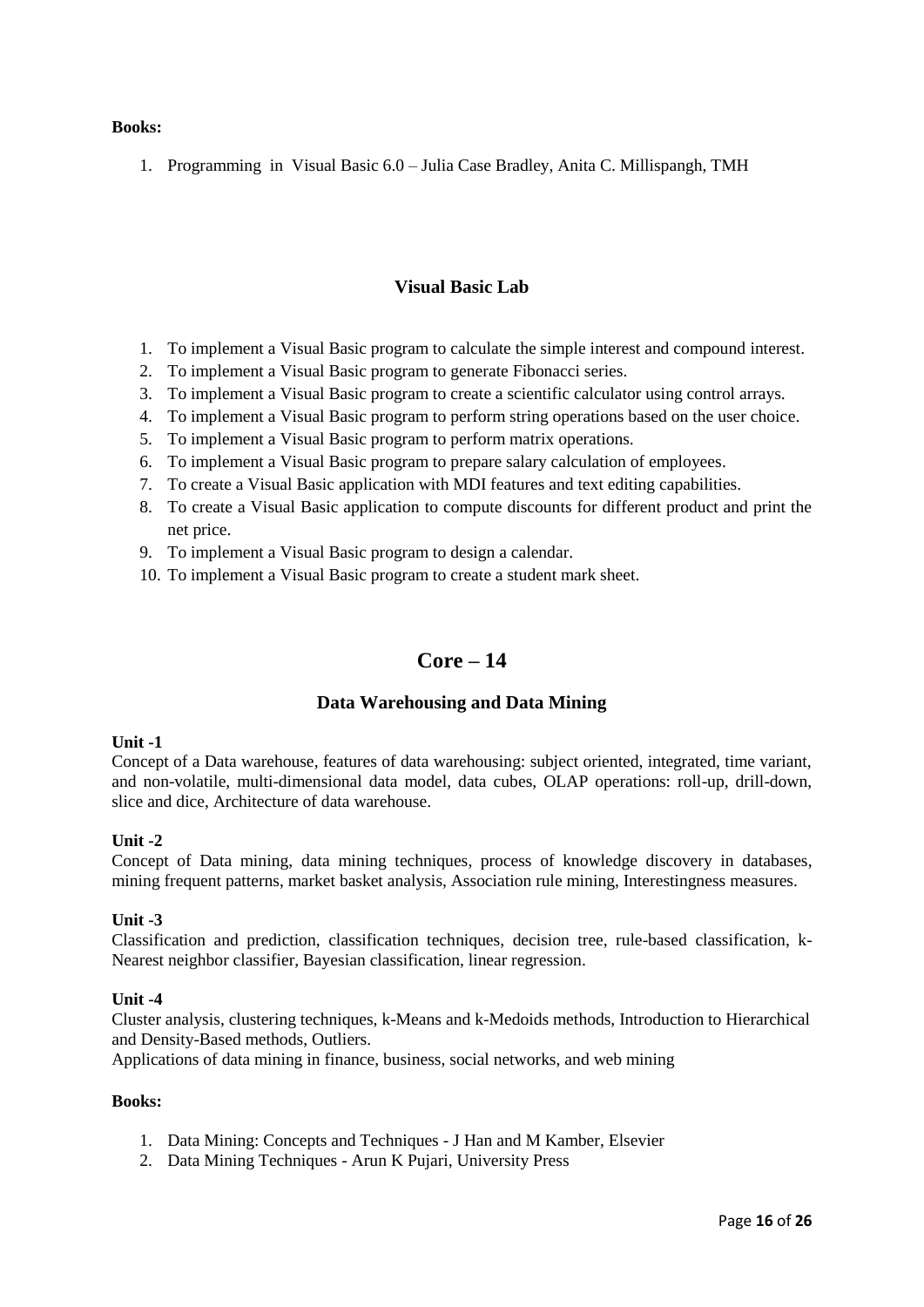# **Discipline Specific Electives**

# **DSE – 3**

# (Under DSE-3, a student has to choose either Cloud Computing or Information Theory and Coding)

## **Cloud Computing**

## **Unit -1**

Recent trends in Computing: Grid Computing, Cluster Computing, DistributedComputing,Utility Computing, Cloud Computing,Cloud serviceproviders, Benefits and limitations of Cloud Computing

## **Unit -2**

Cloud Computing Architecture, Comparison with traditionalcomputing architecture (client/server), Services provided at various levels, ServiceModels- Infrastructure as a Service(IaaS), Platform as a Service(PaaS), Software asa Service(SaaS), How Cloud Computing Works, DeploymentModels-Public cloud, Private cloud, Hybrid cloud, Community cloud

### **Unit -3**

Service Management in Cloud Computing, Service Level Agreements(SLAs), Billing & Accounting, Comparing Scaling Hardware:Traditional vs. Cloud, Economics of scaling. Examples of cloud systems like Google App Engine, Microsoft Azure, AmazonEC2.

### **Unit -4**

Cloud Security, InfrastructureSecurity, Network levelsecurity, Hostlevelsecurity, Application levelsecurity, Data security and Storage- Data privacy and security Issues, Jurisdictionalissues raised by Data location, Authentication in cloud computing

## **Books:**

- 1. Cloud Computing U S Pandey and K Choudhary, S Chand
- 2. Cloud Computing: Principles and Paradigms Rajkumar Buyya, James Broberg, Andrzej M. Goscinski, Wiley

## **Information Theory and Coding**

### **Unit - 1**

Information Theory, Information – Entropy, Information rate, classification of codes, Source coding theorem, Shannon-Fano coding, Huffman coding, Extended Huffman coding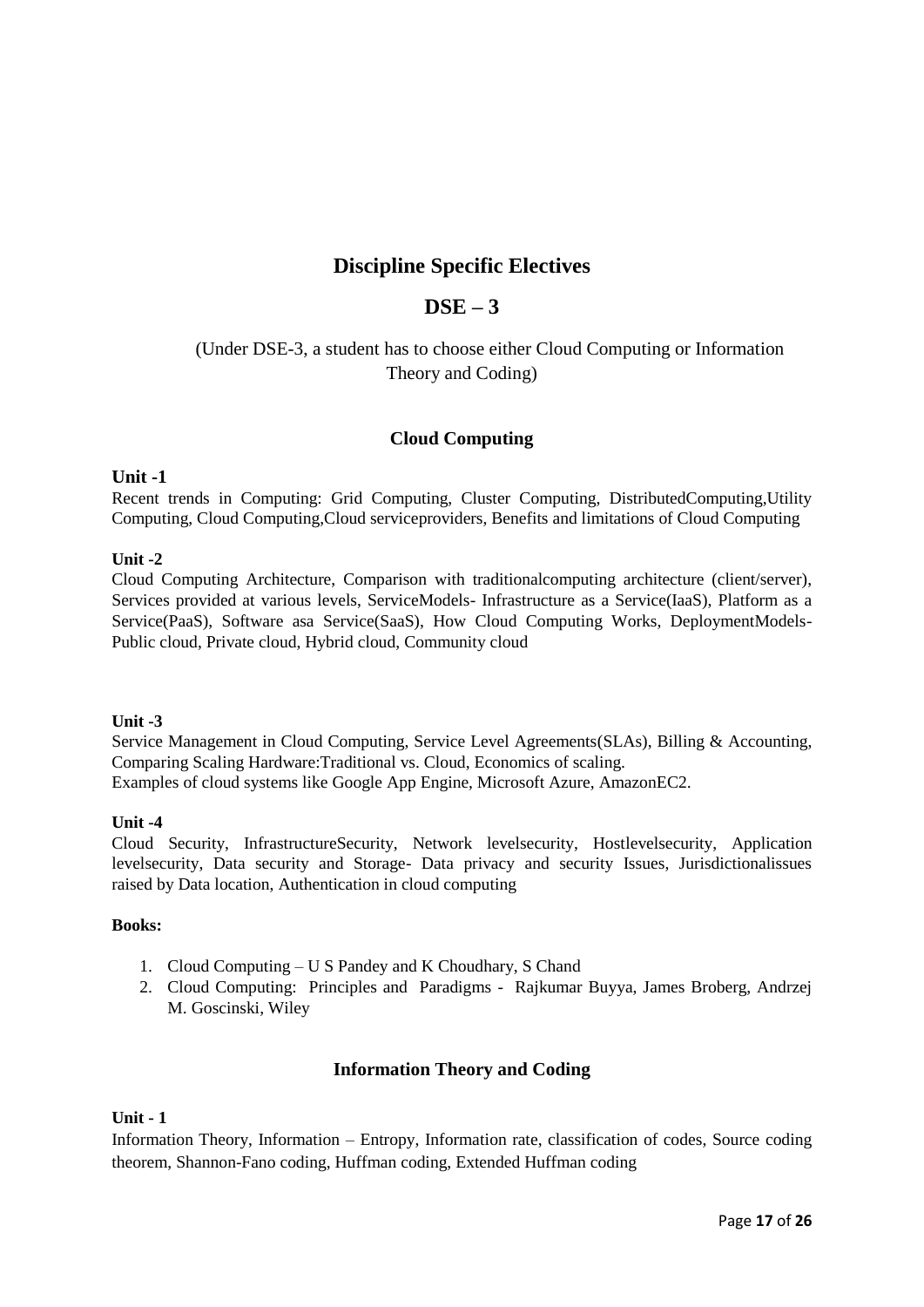Joint and conditional entropies, Mutual information, Discrete memory less channels, BSC, BEC, Channel capacity, Shannon limit.

### **Unit - 2**

Source Coding: Text, Audio And Speech; Text: Adaptive Huffman Coding, Arithmetic Coding Audio: Perceptual coding, Masking techniques, Psychoacoustic model, MEG Audio layers Speech: Channel Vocoder, Linear Predictive Coding

### **Unit - 3**

Source Coding: Image And Video; Image and Video Formats – GIF, TIFF, SIF, CIF, QCIF – Image compression: READ, JPEG , Video Compression: Principles-I,B,P frames, Motion estimation, Motion compensation, MPEG standard

### **Unit - 4**

Error Control Coding: Block Codes; Definitions and Principles: Hamming weight, Hamming distance, Minimum distance decoding - Single parity codes, Hamming codes, Repetition codes - Linear block codes, Cyclic codes, Encoder and decoder - CRC

#### **Books:**

- 1. Information Theory, Coding and Crptography R Bose
- 2. Introduction to Error Control Codes S Gravano, Oxford University Press
- 3. Digital Communication Amitabha Bhattacharya, TMH

# **DSE – 4**

## **Software Development Project Work**

A student has to undertake a software development project work under the guidance of a teacher during the  $6<sup>th</sup>$  semester. After completion of the project, the student has to submit a project report which will be evaluated by an External Examiner.

## **Two Generic Elective Courses (GE) meant for Honours Students of other Disciplines (Each course is of 6 credits)**

# **Generic Elective Courses (GE)**

## **Computer Science Paper - 1 Problem Solving using Computers**

### **Unit -1**

Computer Fundamentals: Introduction to Computers: Characteristics of Computers, Uses of Computers, Types and generations of Computers.

Basic Computer Organization - Units of a computer, CPU, ALU, memory hierarchy,registers,I/O devices.

### **Unit - 2**

Techniques of Problem Solving: Flowcharting, algorithms, Programdesign, coding, compilation, program execution, Debugging, Types of errors in programming, Documentation, Structuredprogramming, Top-down and bottom-up program design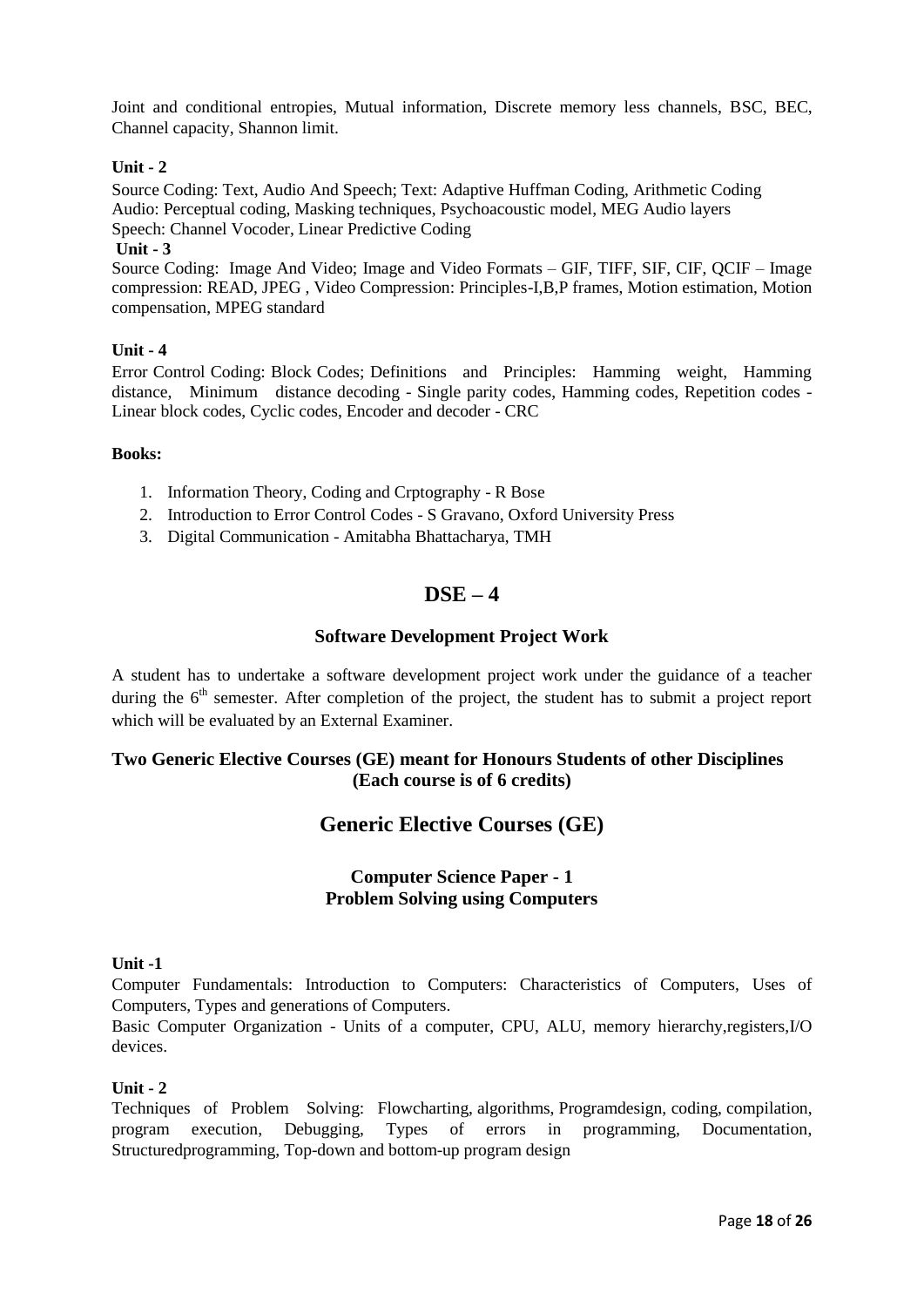## **Unit -3**

**C Programming:**Defining and Initializing Variables, Scope of Variables,Keywords, Data Types, Casting of Data Types, Operators (Arithmetic, relational, and Logical), Using Comments in programs, Character I/O (getc, getchar, putc), Formatted and Console I/O (printf(), scanf(), Basic Header Files (stdio.h,iostream.h, conio.hetc).

### **Unit -4**

Conditional Statements in C Programming: IF, IF..ELSE, Nested IF, Switch-Case statements, Looping Statements: FOR loop, WHILE loop and Do-WHILE loop

One Dimensional Arrays, Two-dimensional Arrays, Concept of Structure, accessing structure members, User-defined Functions in C

### **Books:**

- 1. Computer Fundamentals P. K. Sinha &Priti Sinha, BPB Publications
- 2. Computer Fundamentals Anita Goel, Pearson Education
- 3. Programming in ANSI C E. Balguruswamy, TMH
- 4. Let us C –YaswantKanitkar, BPB

## **Computer Science Paper - 2**

### **Database Management Systems**

#### **Unit -1**

Concept of Database and DBMS, Characteristics of database approach, Role of DBMS, Data models (Relational, Hierarchical, network and Object-oriented), Layered architecture of DBMS, Data independence.

### **Unit -2**

Entity Relationship(ER) Modeling, Entity types, relationships, constraints. Relational data model, relational constraints, Mapping ER models to relational database, Relational algebra, SQLqueries.

### **Unit -3**

Database design, Data dependencies (functional transitive, and multi-valued), Normalforms(INF, 2NF, and 3NF), Database transactions: Transaction Processing, ACID properties, concurrency control.

### **Unit -4**

File Structure and Indexing, overview of File organizations (Sequential, Indexed, and Direct Access files), Indexing (Primary index, secondary index, clustering index), Concept of B and B+ trees.

- 1. Database Systems Concepts A. Silberschatz, H. F. Korth, S. Sudarshan (McGraw Hill)
- 2. Fundamentals of Database Systems Elmsari and Navathe (Addision Wesley)
- 3. Database Management Systems Rajiv Chopra, S Chand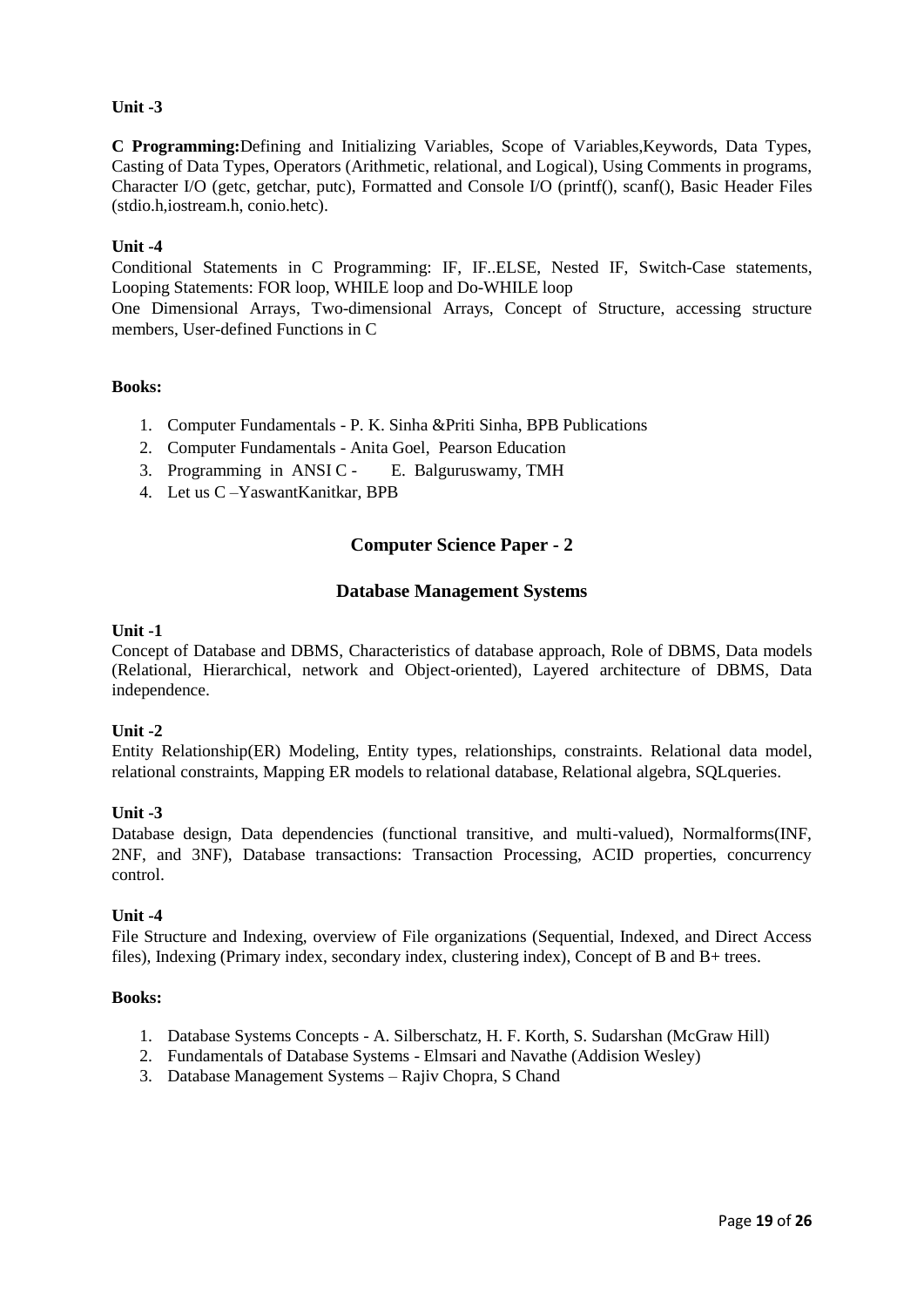# **B. Sc. Information Technology (Regular) under CBCS**

| <b>Semester - I</b>                              |                                                      | <b>Credits</b> |
|--------------------------------------------------|------------------------------------------------------|----------------|
| Core-A1                                          | Problem Solving using Computer                       | 4              |
|                                                  | C Programming Lab                                    | $\overline{2}$ |
| Core-B1                                          | <from other="" subject=""></from>                    |                |
| Core-C1                                          | <from other="" subject=""></from>                    |                |
| <b>AECC(Ability Enhancement</b>                  | <b>Environmental Studies</b>                         | $\overline{2}$ |
| <b>Compulsory Course)</b>                        |                                                      |                |
| <b>Semester - II</b>                             |                                                      |                |
| Core-A2                                          | <b>Database Management Systems</b>                   | $\overline{4}$ |
|                                                  | Database Lab                                         | $\overline{2}$ |
| Core-B2                                          | <from other="" subject=""></from>                    |                |
| Core-C <sub>2</sub>                              | <from other="" subject=""></from>                    |                |
| AECC-2(Ability                                   | <b>MIL Communication</b>                             | $\overline{2}$ |
| <b>Enhancement Compulsory</b>                    |                                                      |                |
| Course)                                          |                                                      |                |
|                                                  | <b>Semester - III</b>                                |                |
| Core-A3                                          | <b>Operating Systems</b>                             | 6              |
| Core-B3                                          | <from other="" subject=""></from>                    |                |
| Core-C <sub>3</sub>                              | <from other="" subject=""></from>                    |                |
| SEC-1(Skill Enhancement                          | Communicative English                                | $\overline{2}$ |
| Course)                                          |                                                      |                |
|                                                  | <b>Semester - IV</b>                                 |                |
| Core-A4                                          | E-Commerce                                           | 6              |
| Core-B4                                          | <from other="" subject=""></from>                    |                |
| Core-C4                                          | <from other="" subject=""></from>                    |                |
| SEC-2(Skill Enhancement                          | <from courses="" of="" pool="" sec="" the=""></from> | $\overline{2}$ |
| Course)                                          |                                                      |                |
| Semester - V                                     |                                                      |                |
| DSE-A1 (Discipline Specific                      | Web Technology                                       | 6              |
| Elective) Any one                                | / Data Communication and Networking                  |                |
| DSE-B1 (Discipline Specific                      | $\le$ From other subject $>$                         | 6              |
| Elective) Any one                                |                                                      |                |
| DSE-C1 (Discipline Specific                      | <from other="" subject=""></from>                    | 6              |
| Elective) Any one                                |                                                      |                |
| SEC-3 (Skill Enhancement                         | <from courses="" of="" pool="" sec="" the=""></from> | $\overline{2}$ |
| Course)                                          |                                                      |                |
| <b>Semester - VI</b>                             |                                                      |                |
| DSE-A2 (Discipline Specific                      | Project work/Dissertation                            | 6              |
| Elective) Any one                                |                                                      |                |
| DSE-B2 (Discipline Specific                      | <from other="" subject=""></from>                    |                |
| Elective) Any one                                |                                                      |                |
| DSE-C2 (Discipline Specific<br>Elective) Any one | $\le$ From other subject $>$                         |                |
|                                                  |                                                      | 2              |
| SEC-4 (Skill Enhancement<br>Course)              | <from courses="" of="" pool="" sec="" the=""></from> |                |
|                                                  | <b>Total</b>                                         | 120            |

# **w.e.f. the Academic Year2016-2017**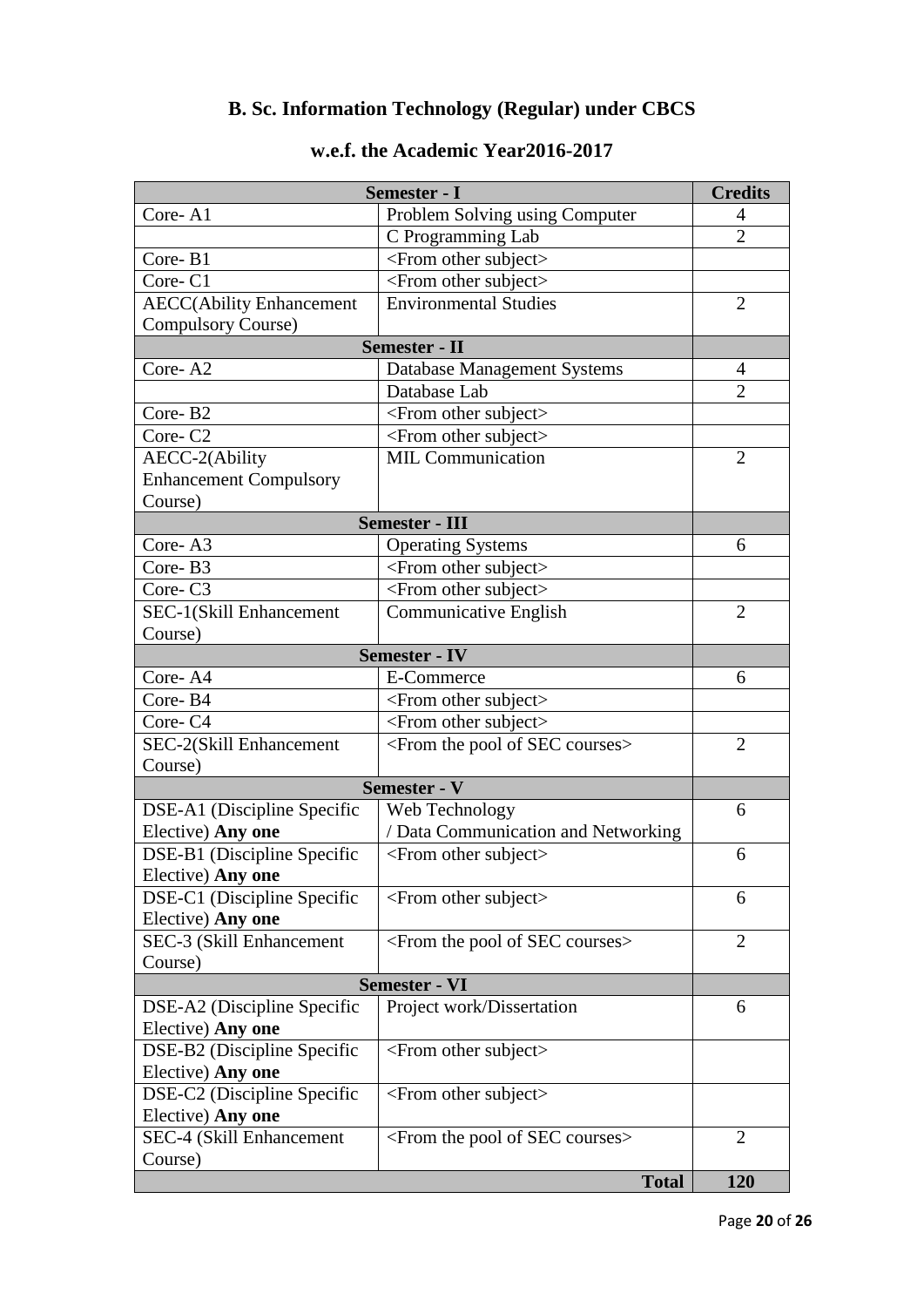# **SEMESTER - I**

## **Core Paper– 1 Problem Solving using Computers**

## **Unit -1**

Computer Fundamentals: Introduction to Computers: Characteristics of Computers, Uses of Computers, Types and generations of Computers.

Basic Computer Organization - Units of a computer, CPU, ALU, memory hierarchy,registers,I/O devices.

### **Unit - 2**

Techniques of Problem Solving: Flowcharting, algorithms, Programdesign, coding, compilation, program execution, Debugging, Types of errors in programming, Documentation, Structuredprogramming, Top-down and bottom-up program design

#### **Unit -3**

**C Programming:**Defining and Initializing Variables, Scope of Variables,Keywords, Data Types, Casting of Data Types, Operators (Arithmetic, relational, and Logical), Using Comments in programs, Character I/O (getc, getchar, putc), Formatted and Console I/O (printf(), scanf(), Basic Header Files (stdio.h,iostream.h, conio.hetc).

#### **Unit -4**

Conditional Statements in C Programming: IF, IF..ELSE, Nested IF, Switch-Case statements, Looping Statements: FOR loop, WHILE loop and Do-WHILE loop

One Dimensional Arrays, Two-dimensional Arrays, Concept of Structure, accessing structure members, User-defined Functions in C

### **Books:**

- 5. Computer Fundamentals P. K. Sinha &Priti Sinha, BPB Publications
- 6. Computer Fundamentals Anita Goel, Pearson Education.
- 7. Programming in ANSI C E. Balguruswamy, TMH
- 8. Let us C –YaswantKanitkar, BPB

### **C Programming Lab**

- 21. Write a program to find the maximum among three numbers.
- 22. Write a program to find factorial of a number.
- 23. Write a program to print the Fibonacci series.
- 24. Write a program to print the prime numbers between 1 to n.
- 25. Write a program to check if it a Palindrome (e.g., madam).
- 26. Write a program to check if it is an Armstrong number. (An Armstrong number of three digits is an integer such that the sum of the cubes of its digits is equal to the number itself)
- 27. Write program to reverse the digits of an input number.
- 28. Write a program to find the sum of digits of a number.
- 29. Write a program to find the GCD and LCM of two numbers.
- 30. Write a program to perform different arithmetic operations using switch….case.
- 31. Write a program to count the number bits  $1$ " in a given binary number.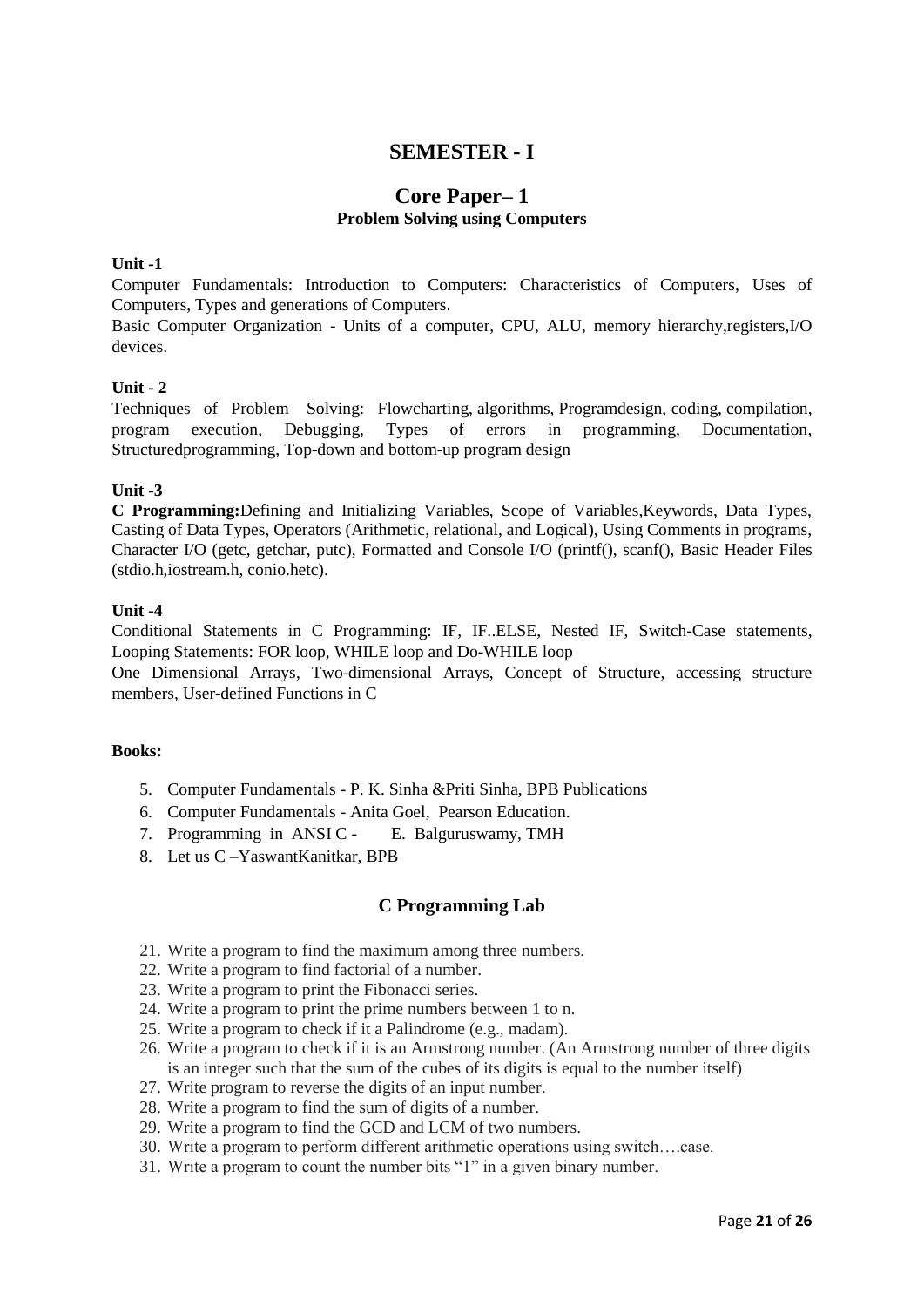32. Write a program to find the factorial of a number using function.

- 33. Write a program to perform the arithmetic operations using function.
- 34. Write a program to find the largest element in an array.
- 35. Write a program to add two matrices.
- 36. Write a program to multiply two matrices.
- 37. Write a program to find the position of a given character in a string.
- 38. Write a program to count the number of times a character occurs in a string.
- 39. Write a program to create records of 10 students using structure.
- 40. Write a program to count the number of words, number of lines in a text file.

# **SEMESTER - II**

# **Core Paper - 2**

## **Database Management Systems**

#### **Unit -1**

Concept of Database and DBMS, Characteristics of database approach, Role of DBMS, Data models (Relational, Hierarchical, network and Object-oriented), Layered architecture of DBMS, Data independence.

### **Unit -2**

Entity Relationship(ER) Modeling, Entity types, relationships, constraints. Relational data model, relational constraints, Mapping ER models to relational database, Relational algebra, SQLqueries.

### **Unit -3**

Database design, Data dependencies (functional transitive, and multi-valued), Normal forms(INF, 2NF, and 3NF), Database transactions: Transaction Processing, ACID properties, concurrency control.

### **Unit -4**

File Structure and Indexing, overview of File organizations (Sequential, Indexed, and Direct Access files), Indexing (Primary index, secondary index, clustering index), Concept of B and B+ trees.

### **Books:**

- 4. Database Systems Concepts A. Silberschatz, H. F. Korth, S. Sudarshan (McGraw Hill)
- 5. Fundamentals of Database Systems Elmsari and Navathe (Addision Wesley)
- 6. Database Management Systems Rajiv Chopra, S Chand

## **Database Lab**

## **Create tables as indicated against each question and write SQL statements to answer the given queries:**

- 4. Student (roll\_no, name, department, marks), Attendance (roll\_no, department, attendance)
	- k) Create the table with above schema
	- l) Display the details of the students
	- m) Display the details of the student with attendance less than 20
	- n) Find the average mark of student having attendance less than 20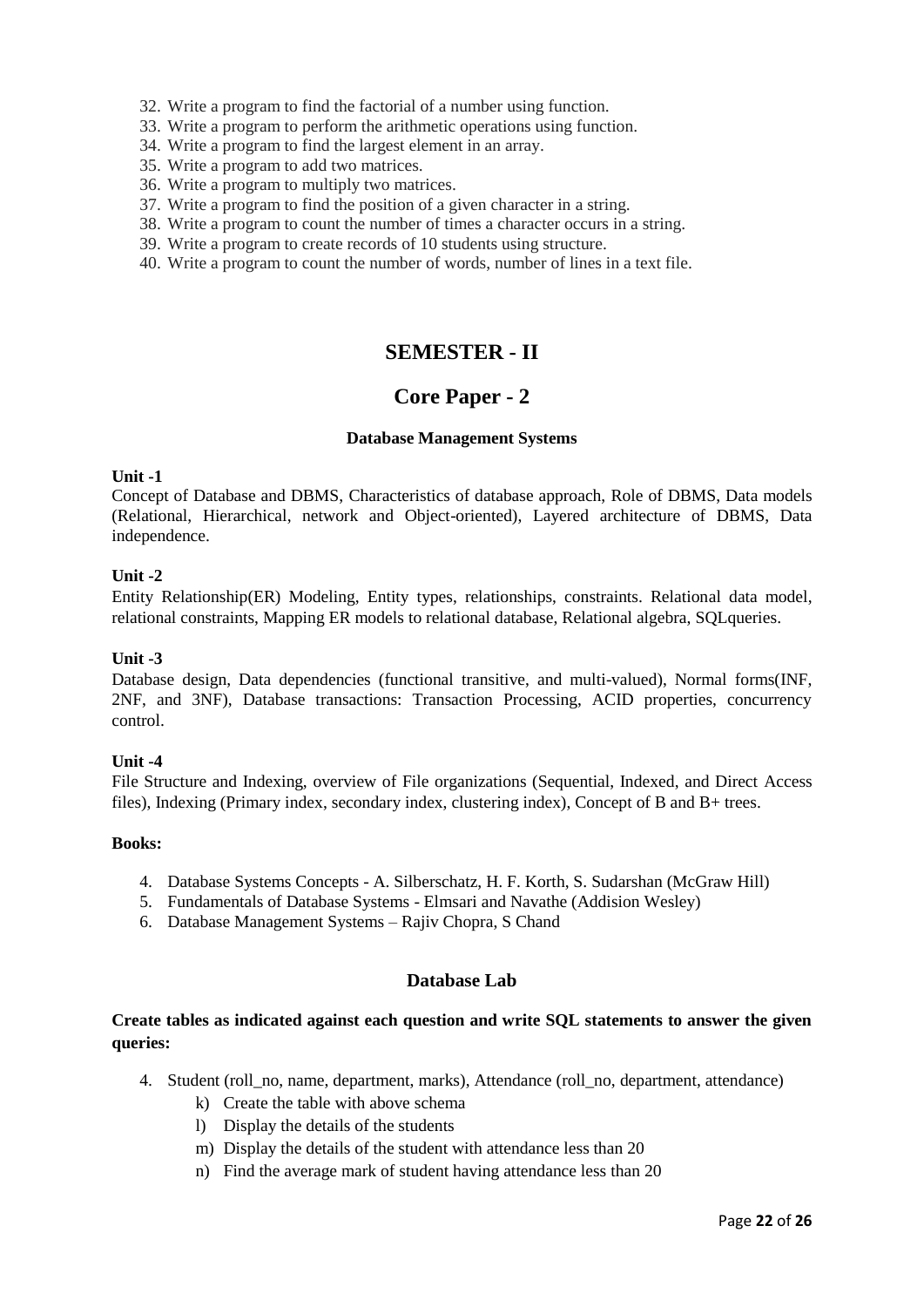- o) Find the average mark.
- p) Display the details of the students whose name starts with 's'
- q) Display details of the student with mark greater than 70
- r) Display the details of the students whose name starts with 's' or 'c'
- s) Find subject wise average mark
- t) Display details of the students whose age is between 20 and 23
- 5. Course (roll\_no, subject, mark) Attendance (roll\_no, name, attendance)
	- k) Create the table with above schema
	- l) Find the Roll no. of the student securing the highest mark in a given subject
	- m) Display the roll no, marks of student who have taken the subject "IT"
	- n) Display the average marks of the students who have attendance less than 25
	- o) Find average mark for each subject
	- p) Find lowest marks in each subject
	- q) Find the Roll no.s of the students securing highest mark in each subject
	- r) Find the student names with highest and lowest attendance
	- s) Display the subjects taken by the students whose attendance more than 30
	- t) Display the attendance details of the students whose mark less than 200
- 6. Employee (Emp\_Id, Name, Address, Salary) Leave(Emp\_Id,Leave\_Taken)
	- k) Create the table with above schema
	- l) Count the number of employee with salary greater than 5000
	- m) Find average salary of the employee who have taken more than 15 leaves
	- n) Find average salary of all the employees
	- o) Display the details of the employee with highest salary
	- p) Display the leave details of the employee whose name starts with ‗R'
	- q) Display the details of the employee whose salary less than 3000
	- r) Count the number of employee belongs to "Education" department
	- s) Display the details of the employee whose salary is between 10000 and 20000
	- t) Find average salary of the employees belong to "Revenue" department

# **SEMESTER - III**

# **Core Paper – 3**

### **Operating Systems**

### **Unit -1**

Introduction, Basic OS functions, resource abstraction, types of operating systems–Batch, Multi programming, Time sharing, and Real time systems; operating systems for personal computers, Operating System Organization, Processor and user modes, kernels, system calls and system programs.

### **Unit -2**

Process Management, Process State Transition diagram, Non-pre-emptive and pre-emptive scheduling algorithms: FCFS, Shortest Job First, Round Robin, Priority Scheduling, Concurrent processes, concept of critical section, semaphores, Concept of Deadlock, Condition for deadlock. Concept of deadlock prevention, detection and recovery.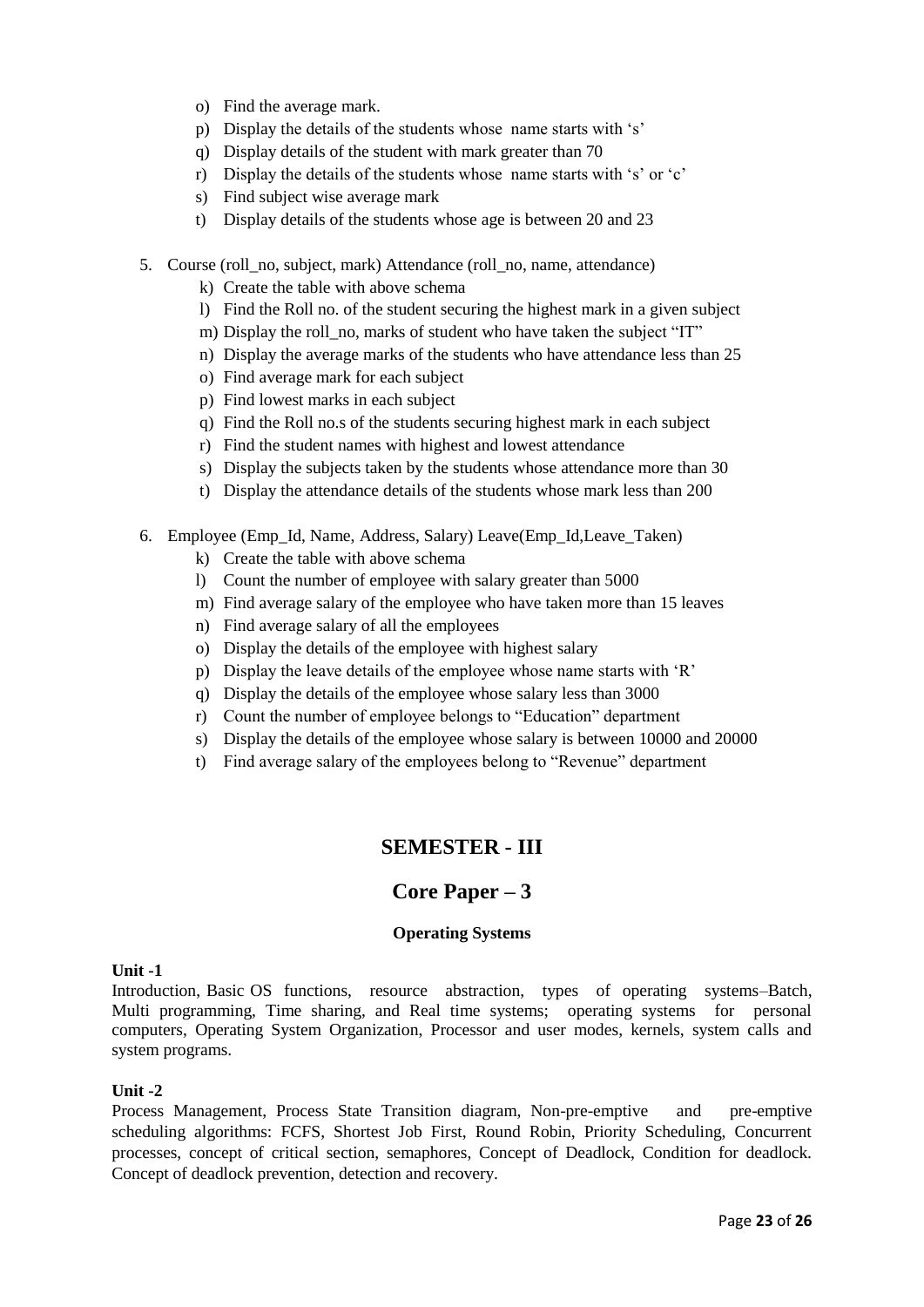## **Unit -3**

Memory Management, Physical and virtual address space, memory allocation strategies: fixed and variable partitions, Paging, Segmentation, Demand paging, virtual memory, Page replacement techniques (FIFO, LRU and Optimal).

## **Unit -4**

File and I/O Management, Directory structures: Single level, multi-level, and tree structured directory, Concept of file, file operations, file allocation methods, Disk scheduling techniques(FCFS, Shortest Seek Time First, and Scan), File Protection and Security Policy, File Authentication and Access control.

### **Books:**

- 5. Operating Systems Concepts -A. Silberschatz and P.B. Galvin, John Wiley
- 6. Operating Systems: A Concept based Approach D M Dhamdhere, TMH
- 7. Modern Operating Systems A.S. Tanenbaum, Pearson Education
- 8. Operating Systems- Concepts and design M. Milenkovic, Tata McGraw Hill

# **SEMESTER - IV**

# **Core Paper – 4**

## **E-Commerce**

### **Unit - 1**

Introduction to E-Commerce, Definition, Scope of E-Commerce, E-Commerce and Trade Cycle, Electronic Markets, Electronic Data Interchange and Internet Commerce.

E-Commerce business models, B2B, B2C, C2C, Electronic Markets, Electronic Data Interchange (EDI), Technology, Standards, Communications, Implementations, Agreements, Security, EDI and Business, Inter-Organizational E-commerce.

### **Unit - 2**

Electronic Payment system (EPS): Over view of EPS, smart card, credit card and debit card based EPS, financial instrument. Home banking, On-line banking

E-business, Internet bookshops, Software supplies and support, Electronic Newspapers, Internet Banking, Virtual Auctions, Online Share Dealing

### **Unit - 3**

Legal issues, Paper Document vs. Electronic document, Authentication of Electronic document, Laws, Legal issues for Internet Commerce, Copyright, Jurisdiction issues, Service provider liability, Enforceable online contract.

Security threats, transaction security Security Solutions, Symmetric and Asymmetric Cryptosystems, and Digital Signature, Protocols for secure messaging, Secure Electronic Transaction (SET) Protocol

### **Unit - 4**

Mobile Commerce: Introduction to mobile commerce, Mobile computing applications, WAP technology, mobile information devices, client- server network

- 4. E-Commerce-Strategy, Technologies & Applications David Whitley, TMH
- 5. E-Commerce- The cutting edge of business Kamlesh K. Bajaj, TMH
- 6. E-Commerce Ritendra Goel, New Age International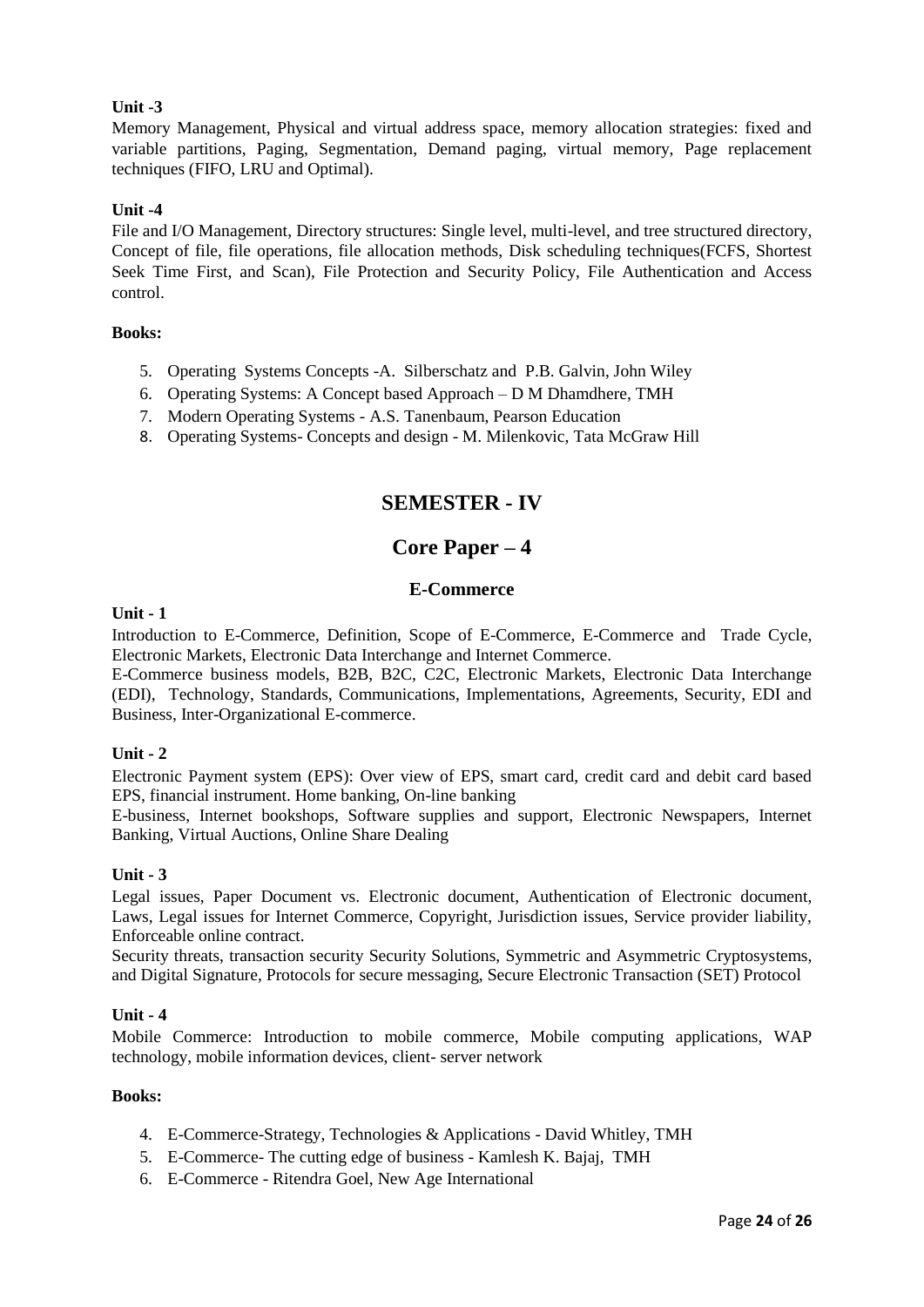# **SEMESTER - V**

# **Discipline Specific Electives**

## **DSE Paper – 1**

# (Under DSE, a student has to choose either Web Technology or Data Communication and Networking)

## **Web Technology**

#### **Unit - 1**

Developing Static Web Pages, types and issues, tiers; WWW-Basic concepts, web client and web server, http protocol, universal resource locator (url), HTML- different tags, sections, image & pictures, listings, tables, frame, frameset, forms

#### **Unit - 2**

Developing Dynamic Web Pages, need for dynamic web pages; an overview of DHTML, cascading style sheet (css), comparative studies of different technologies of dynamic page creation. Active Web Pages, Need for active web pages; Java applet life cycle

#### **Unit - 3**

Java Script, Data types, variables, operators, conditional statements, array object, date object, string object.

Java Servlet, Servlet environment and role, HTML support, Servlet API, The servlet life cycle, Cookies and Sessions.

### **Unit - 4**

JSP architecture, JSP servers, JSP tags, understanding the layout in JSP, Declaring variables, methods in JSP, inserting java expression in JSP, processing request from user and generating dynamic response for the user, inserting applets and java beans into JSP, using include and forward action, comparing JSP and CGI program, comparing JSP and ASP program; Creating ODBC data source name, introduction to JDBC.

### **Books:**

- 4. Web Technologies Godbole A. S. & Kahate A., TMH
- 5. Web Technology & Design Xavier C., New Age Publication
- 6. Java Server Programming, J2EE edition, WROX publishers

### **Data Communication and Networking**

#### **Unit - 1**

Overview of Data Communications and Networking: Introduction, Network Models Physical Layer: Signals, Digital Transmission, Analog Transmission, Multiplexing, Transmission Media, Circuit Switching and Telephone Network.

#### **Unit - 2**